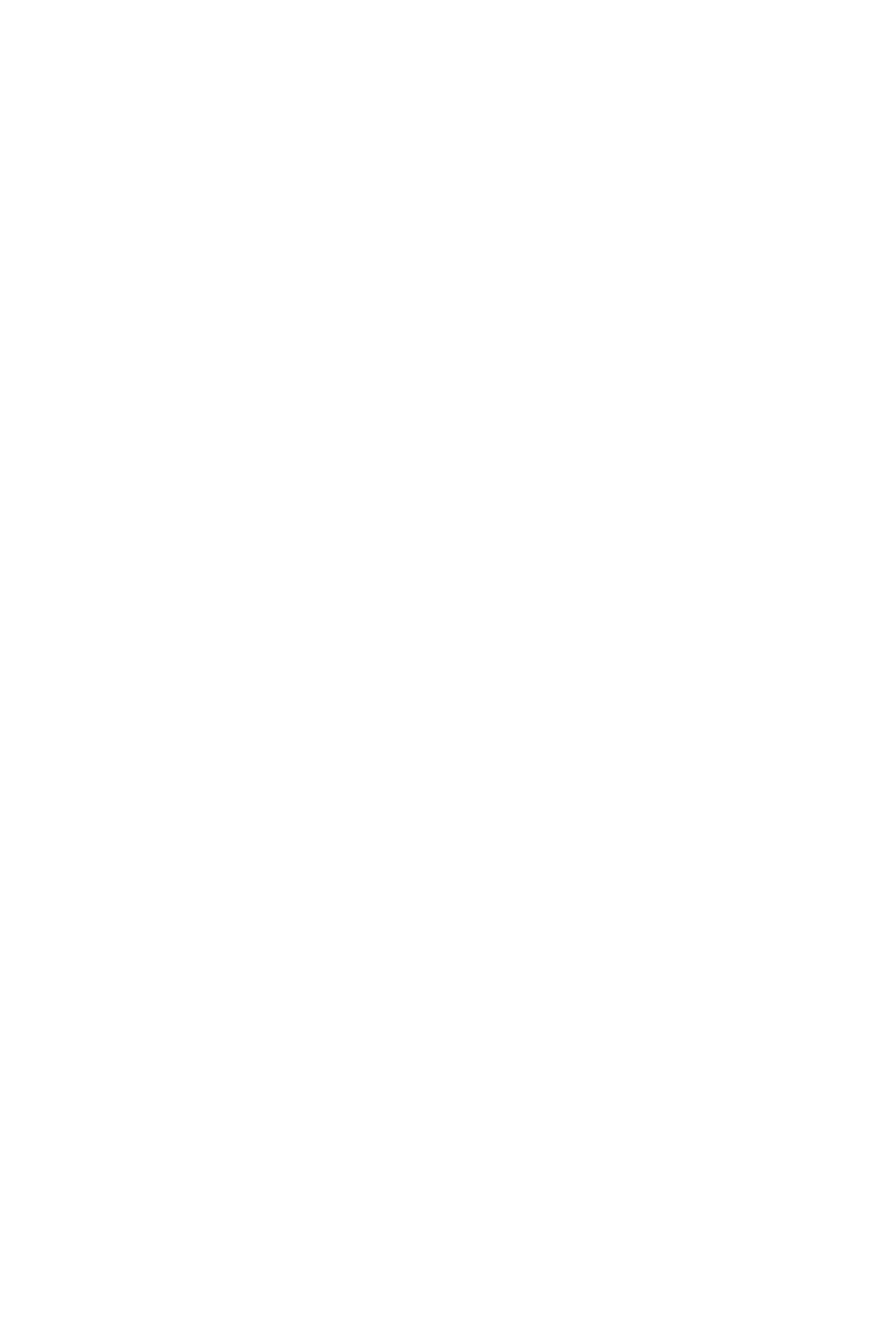the fall of 2014, an 18-year-old student at San Diego State Univer-<br>sity died unexpectedly after contracting bacterial meningitis. In<br>the days after her death, university officials scrambled to contact<br>approximately 400 pe sity died unexpectedly after contracting bacterial meningitis. In the days after her death, university officials scrambled to contact approximately 400 people with whom she was thought to have had direct or indirect contact, urging them to seek preventative treatment. While the community was able to avoid additional infections, university leadership was forced to take a hard look at the circumstances that could contribute to an even more devastating event.

Campus-based medical outbreaks like this one are possible and, because of the nature of college life, even probable (Moe *et al.* 2001; Butler 2006; Iuliano *et al.* 2009; Whelan *et al.* 2010; Dustin 2013). Many individuals living in congregate housing, frequenting community areas such as bathrooms and student centers, and eating in dining halls can increase the likelihood and spread of a bacterial or viral infection (Moe *et al.* 2001; Butler 2996; Iuliano *et al.* 2009; Whelan *et al*. 2010). Administrators' response to these outbreaks can be the key to preventing student displacement, defined as a lag in academic progress because of missed classes or an inability to perform. Furthermore, some diseases can have lasting effects, which have the potential to impact students' lives in a more drastic way. The four infectious diseases discussed in this chapter are common diseases that spread easily and have impacted colleges and universities in a significant way—measles/mumps, meningococcal meningitis, noroviruses, and colds and influenzas. Administrators should work with campus-based, local,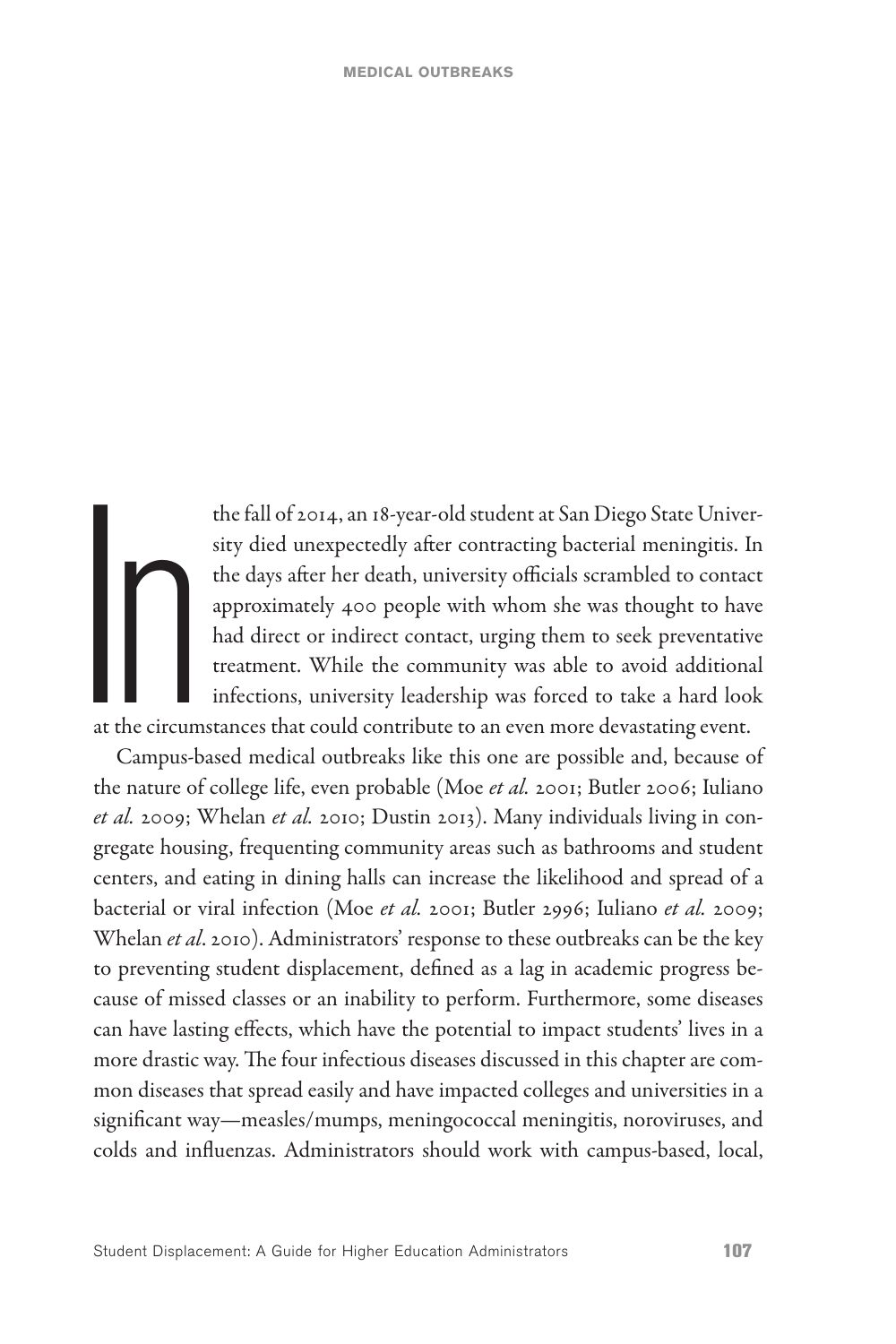and state health departments to prepare for the possibility of outbreaks on their campuses and effectively educate student populations.

# Measles and Mumps

Measles and mumps are both acute viral diseases that can be prevented by the Measles/Mumps/Rubella (MMR) vaccine (Markowitz *et al.* 1989). Until the 1960s, children pervasively developed measles and mumps at a rate almost as high as the birth rate (Dales *et al.* 1993; CDC 2014b). With the development of the vaccine in the 1960s, they have largely been eradicated (Goodson *et al.* 2012). In 1971, the MMR vaccine was became a requirement for admission to preschool and school (Frank *et al*. 1985; McLean *et al*. 2013). However, the importation of the diseases from countries which are still experiencing the diseases, unvaccinated individuals, and occasional failure of the MMR vaccine have led to frequent resurgences in the United States, as well as a change in the typical age group that contracts the diseases. Whereas it was once limited to preschool and school-aged children, individuals aged 20 and older now contract the diseases more frequently (Gastañaduy *et al.* 2014).

Individuals who have been vaccinated with the MMR vaccine multiple times can still develop either disease. Many outbreaks over the years have prompted research teams to investigate the pattern of the outbreak from its origin point. In each of the studied cases, researchers found that immunity was not guaranteed even after two or three vaccinations (Marin *et al.* 2008; Barskey, Glasser and LeBaron 2009; Whelan *et al*. 2010).

#### **Measles**

Measles presents itself through the following symptoms (CDC 2014a):

| Rash                 | Conjunctivitis (red, watery eyes)           |
|----------------------|---------------------------------------------|
| $\blacksquare$ Fever | $\blacksquare$ Fatique                      |
| $\Box$ Cough         | $\blacksquare$ Aches                        |
| Runny nose           | $\blacksquare$ White spots inside the mouth |

The general presentation of measles symptoms begins like a cold or flu with a fever, followed by a cough, runny nose, sore throat, and possibly conjunctivitis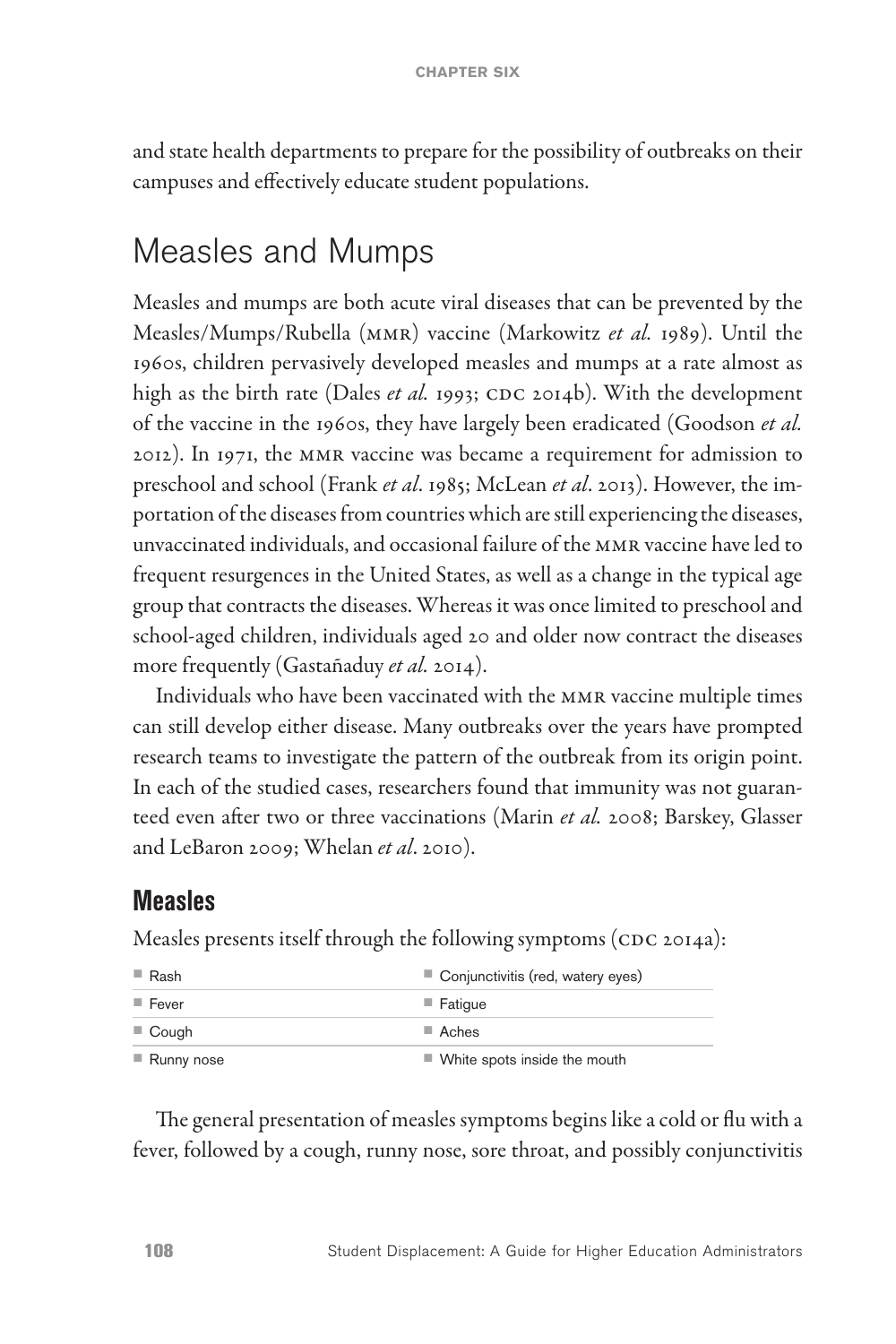(CDC 2014a). After the first couple of days, white spots begin to form inside the mouth. Around the third to fifth day, a rash begins to form, usually around the face. At this point, the fever may spike to dangerous levels (104 degrees or higher) (CDC 2014a). Individuals who contract measles usually do so because they are either unvaccinated or have been exposed to unvaccinated individuals (Dales *et al.* 1993; Vitek *et al.* 1997).

In 2000, indigenous measles was considered eliminated in the U.S. However, the importation of measles from foreign countries continues (Hinman *et al*. 2011; Gastañaduy 2014). In 2008, there were three large outbreaks and several smaller cases, amounting to a total of 131 cases of the virus (CDC 2008). Seventy-six percent of the individuals affected by the outbreak were less than 20 years old (CDC 2008). In 2011, 222 measles cases were reported, the majority of which were due to importation of the disease from France. In this case, those affected were primarily aged 20 years or older (CDC 2011a; CDC 2012a). In 2013, a large outbreak affected 159 individuals (CDC 2014c).

Perhaps the worst outbreak was in 2014 when over 600 individuals contracted measles (CDC 2014c). The majority of those affected by more recent outbreaks of measles are college-aged or older (Gastañaduy 2014). Though the past and recent measles outbreaks have not occurred primarily on university campuses, the potential for future outbreaks to occur on college campuses has become greater, especially if individuals are unvaccinated or have not received follow-up vaccinations.

#### **Mumps**

The mumps virus presents itself through the following symptoms (CDC 2010a):

| $\blacksquare$ Fever        | $\blacksquare$ Fatique                                                                          |
|-----------------------------|-------------------------------------------------------------------------------------------------|
| $\blacksquare$ Headache     | Appetite loss                                                                                   |
| $\blacksquare$ Muscle aches | $\blacksquare$ Swelling of salivary glands (this looks like<br>the cheeks and jaws are swollen) |

The mumps virus typically begins with a fever for the first couple days of infection, often accompanied by headache, muscle ache, fatigue, and loss of appetite. Following the presentation of these symptoms, swelling of the salivary glands will occur (CDC 2010a). In some cases, complications could occur that can be potentially fatal or cause permanent damage (CDC 2010a). It is important to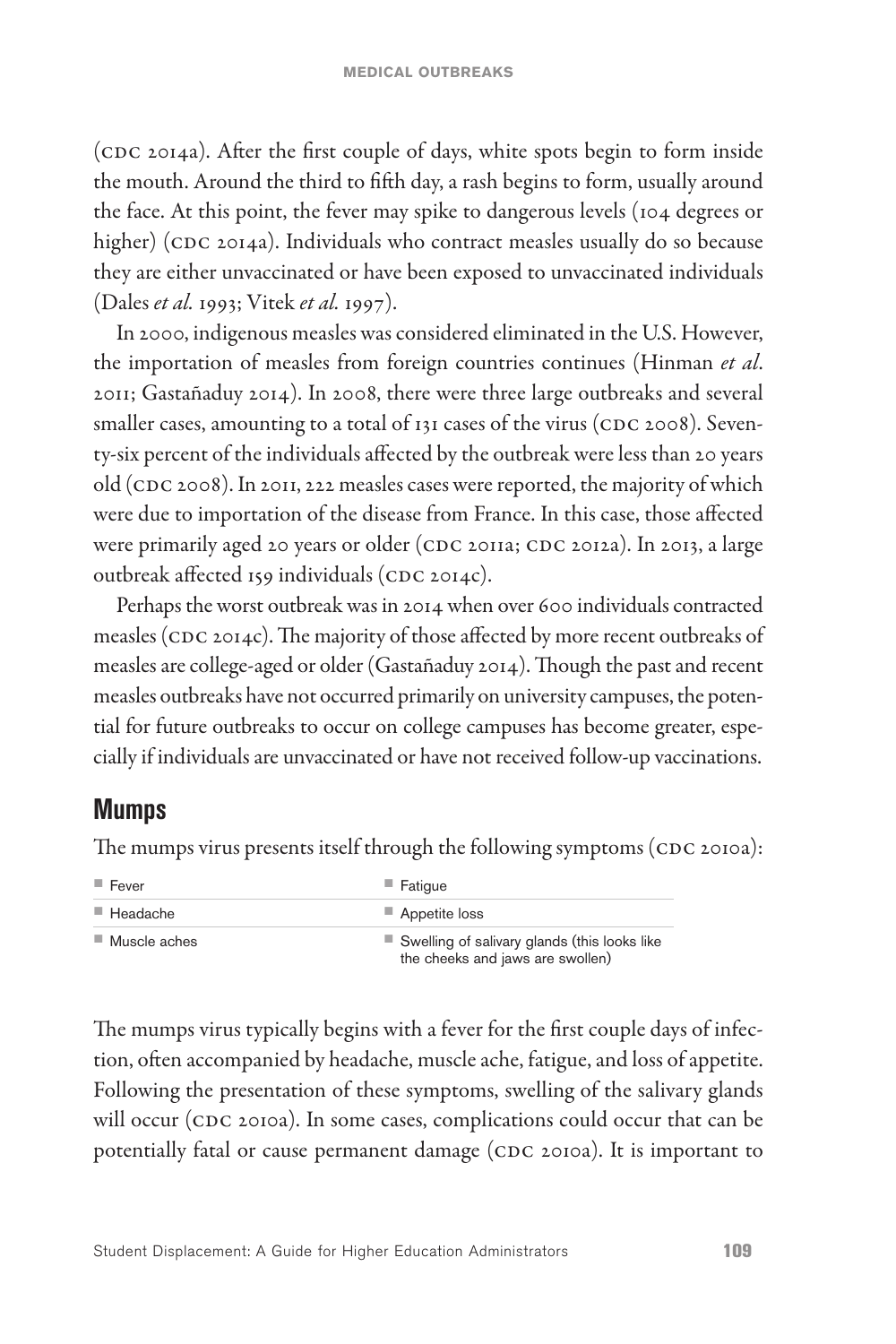note that the aforementioned symptoms are also typical of less serious influenza-type illnesses, which can lead health centers on higher education campuses to misdiagnose individuals who have contracted mumps (Whelan *et al*. 2010). Unlike measles, indigenous mumps has not been eliminated in the U.S.

Though less frequent than the measles, outbreaks of mumps have continued to occur over the past ten years in spite of an increase in immunization policies for school admissions. In 2006, just under 6,600 cases of mumps were reported across multiple states, primarily in the Midwest (CDC 2014b; Hinman *et al.* 2011). This not only affected primary school children, but also a large population of college students; in fact, the rate was highest for college-aged individuals (Barskey *et al.* 2009). This outbreak was largely due to a failure of two-dose vaccinations (Marin *et al.* 2008; Barskey *et al*. 2009).

Between 2009 and 2010, there were two large outbreaks. The first affected about 3,000 individuals in New York, and the second about 500 people in Guam (CDC 2014b). The CDC reported that 965 people had contracted mumps since the beginning of 2014 (CDC 2014b). The ongoing resurgence in the mumps virus has prompted investigation on how higher education campuses can combat the virus and ensuing student displacement.

#### **Impact on Higher Education Institutions**

Measles and mumps on college campuses are problematic because of the interpersonal propinquity inherent to the campus environment. Many higher education institutions are closed communities, with a close-knit community style of living that can facilitate a more rapid spread of illness. Nearly every study of measles and mumps on college campuses reports close quarters as the primary reason for their swift and extensive propagation (Hersh *et al.* 1991; Marin *et al*. 2008; Huang *et al.* 2009; Whelan *et al.* 2010; CDC 2012b).

Institutional health centers may experience difficulty diagnosing more serious illnesses for various reasons. There may be a lack of collective experience among the staff, or they may have adopted a heedless approach to diagnosis attributable to addressing large numbers of common cases. Institutional health centers commonly employ students who are on track to get their medical doctorate as a cost-savings measure, but these interns may lack the experience to differentiate the potent infections from the prosaic. Furthermore, institutional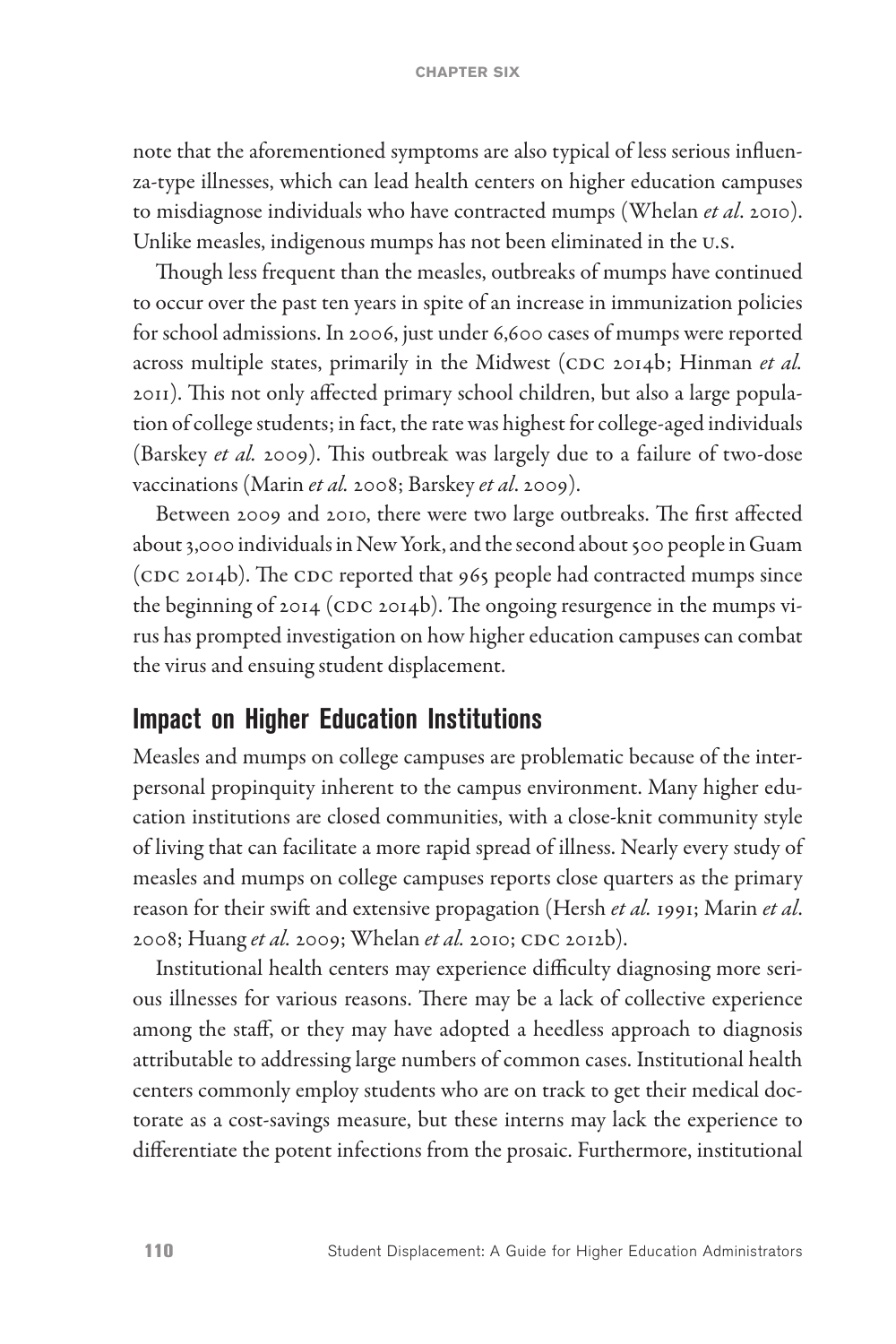health centers see a huge numbers of individuals that contract illnesses such as a common cold, influenza, strep throat, or mononucleosis, all of which can spread as quickly and as easily as mumps or measles.

A mumps outbreak occurred at a California institution in 2011. On his first visit to the campus health center, the initial patient was misdiagnosed with cellulitis (CDC 2012b). Whether the misdiagnosis was due to inexperience or carelessness is unclear. However, the student was discharged without proper treatment, leading to the infection of other students and faculty. Furthermore, public health authorities were not alerted of the case of mumps until the second generation of transmission (CDC 2012b). In another investigation of a large Kansas university, researchers determined that although public health authorities were alerted as soon as mumps was first diagnosed on campus, the virus had spread because campus health faculty had not acted to contain it (Huang *et al.* 2009).

In a 1991 study, researchers found that even if a campus warns students of a circulating illness, students often avoid the health center due to apathy or lack of funds (Hersh *et al.* 1991). This in turn can facilitate the circulation of measles or mumps.

Though measles has been eliminated in the U.S., it is still very prevalent in other countries, including Western European, Asian, and African countries (CDC 2012b). When individuals travel to and from these countries, the diseases have a higher transmission potential. Higher education institutions that are heavily involved in study abroad and foreign exchange with these countries increase the risk of outbreaks occurring at their institution. Administrators should be aware of the higher risk that study abroad and foreign exchange bring to their institution and make sure that students are vaccinated before traveling to or from the university.

#### **Combating Mumps and Measles on Campus**

The most important step toward combating measles and mumps resurgences on institutional campuses is to require immunization records for admission into the institution. These requirements can help the administration admit only those students who have had at least two doses of the MMR vaccine (CDC 2012b). This preventative measure has already been put into effect by most U.S. institutions in hopes that the likelihood of an outbreak will decrease. Ohio State University, Fordham University, and the University of Illinois at Urbana–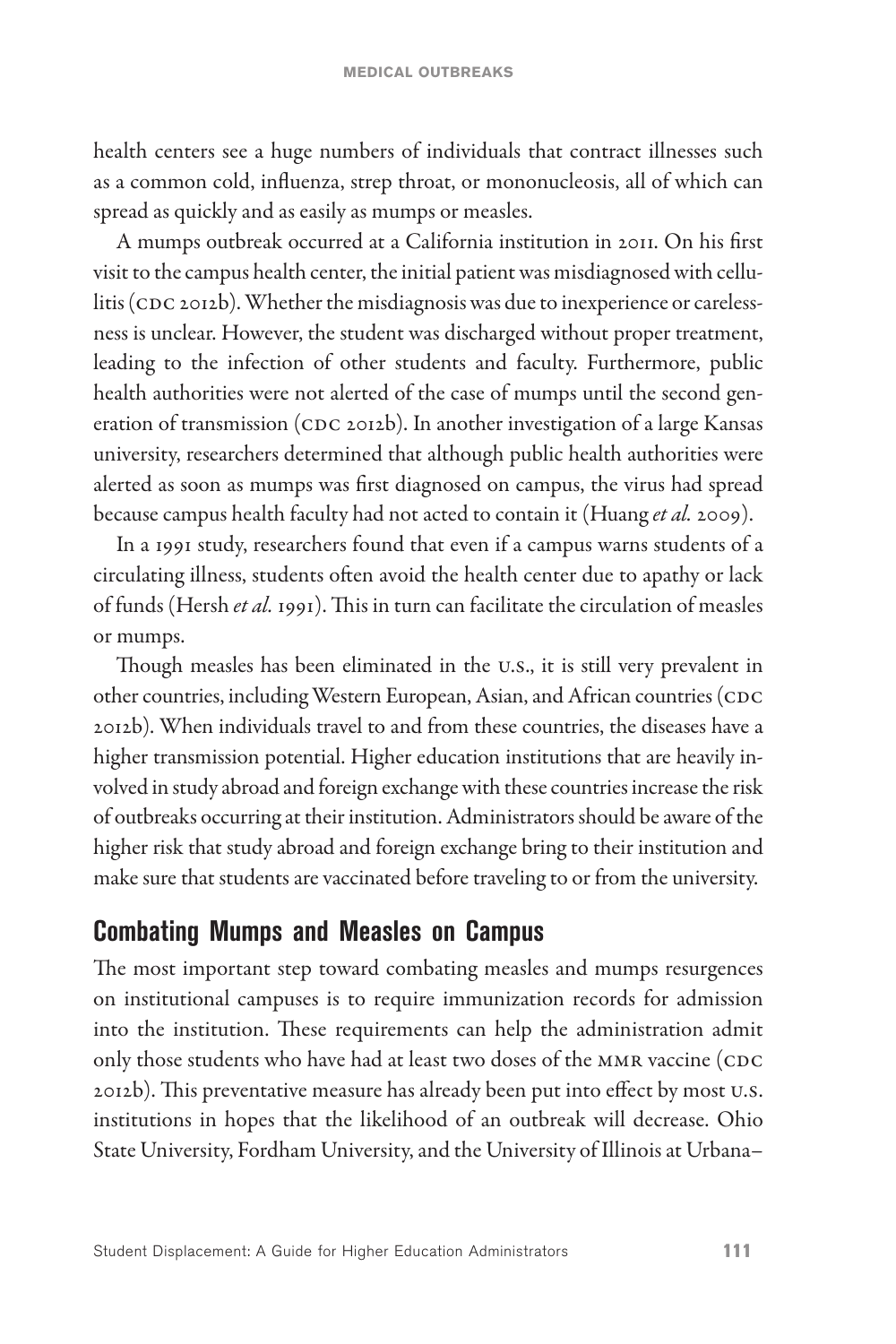Champaign have established vaccination requirements for admission, as well as requirements or recommendations for vaccinations if students present symptoms of the viruses (NYC Health 2014; McKinley Health Center 2014; Rodriguez and Kline 2014). Many past cases of both measles and mumps began with unvaccinated individuals who contracted the disease and spread it to vaccinated individuals (Hersh *et al*. 1991; Huang *et al.* 2011). In addition to requiring vaccinations before admission into their institution, administrators should develop plans for rapid-response vaccine clinics if their campus incurs an outbreak of either disease.

Education about symptoms, the prevalence of measles and mumps in the area, and the prevention of the aforementioned diseases constitute additional preventative measures. Universities have typically informed students of measles and mumps outbreaks through announcements, articles in school newspapers, school websites, and advertisements around campus. The CDC recommends that outbreak locations define the at-risk population, promote cough etiquette and respiratory and hand hygiene, isolate patients, alert students of how to recognize symptoms, and encourage students to go to student health services for testing (CDC 2014d). Furthermore, they recommend promptly alerting public health authorities of outbreaks so that control measures can be implemented quickly (CDC 2014d). In these situations, it is important for students to recognize the illness if they present symptoms, to realize the seriousness of the illness, and to take the necessary steps to seek out a medical professional.

Once measles or mumps are diagnosed, isolation is the first step toward keeping diseases from spreading on a college campus. Though this step is needed in order to combat the spread of the disease, affected students may begin to flounder in their classes or extracurricular activities, or even experience disaffection from their social circles. In response to multiple cases of mumps on their campuses, Fordham University and the University of Illinois at Urbana-Champaign developed a protocol for isolating those students who present symptoms for at least five to seven days (corresponding with the contagious period). These students are sent home or otherwise prevented from attending classes, social events, or athletic practices and games (NYC Health 2014; McKinley Health Center 2014). However, it was found that many students forgo reporting their symptoms so as not to miss too many classes or campus events (Huang *et al*. 2009; Whelan *et al*. 2010).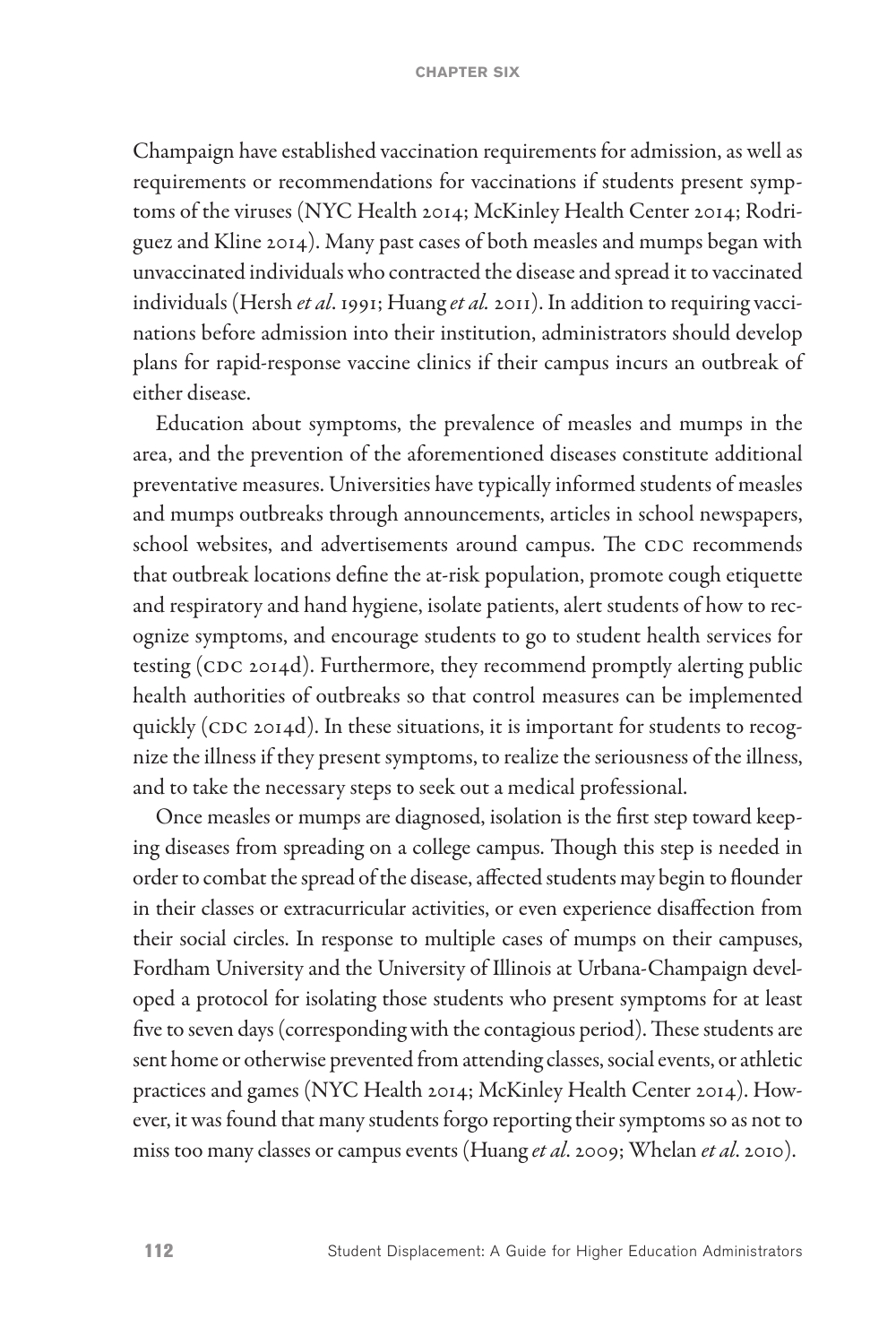Supporting students through academic delays is an important step towards combating displacement. Some administrators have offered support by notifying students of the progress of the outbreak and details concerning their response. Students may also be offered alternative assignments that can be completed individually, allowing them to continue their studies while they recover (D'Onfrio 2014; McKinley Health Center 2014; NYC Health 2014; Thomas 2014).

## **Ohio State University Outbreak**

Ohio State University (OSU) experienced a historically devastating outbreak of mumps in 2014. In the central Ohio community, 484 people were infected (Columbus Public Health 2014). Of those cases, a total of 255 were linked with OSU; 163 were OSU students, 34 were OSU staff, 3 were family of OSU students or personnel, and 55 were community members who were linked with OSU (Columbus Public Health 2014). Of the 255 cases that were linked with OSU, 155 were female and the majority were college-aged (Columbus Public Health 2014). The majority of those affected had been vaccinated (Merriman 2014a). The first case on the OSU campus appeared in January of 2014.

In February, the university alerted the Columbus Public Health authorities of the few early cases that had been reported on campus (Thomas 2014). This allowed university administrators and public health personnel to work together to determine if they were merely isolated cases or the onset of an outbreak. The general public was not notified until increasing numbers of confirmed cases emerged (Thomas 2014; Merriman 2014b). At this point, administrators, campus health services, and Columbus Public Health collaborated to notify students, faculty, and the Ohio community of the outbreak. Their messaging included a description of symptoms, prevention strategies, and steps to take if symptoms emerged (Thomas 2014; Merriman 2014b).

The scope and impact of the outbreak increased over the following months, and by April, 150 people in surrounding counties and 99 people on the OSU campus were infected with mumps (Prax 2014). OSU and Columbus Public Health personnel sent out warnings via email and issued press releases to potential visitors (Prax 2014).

Throughout the outbreak, Columbus Public Health authorities and OSU administrators urged those in the institutional community to get vaccinated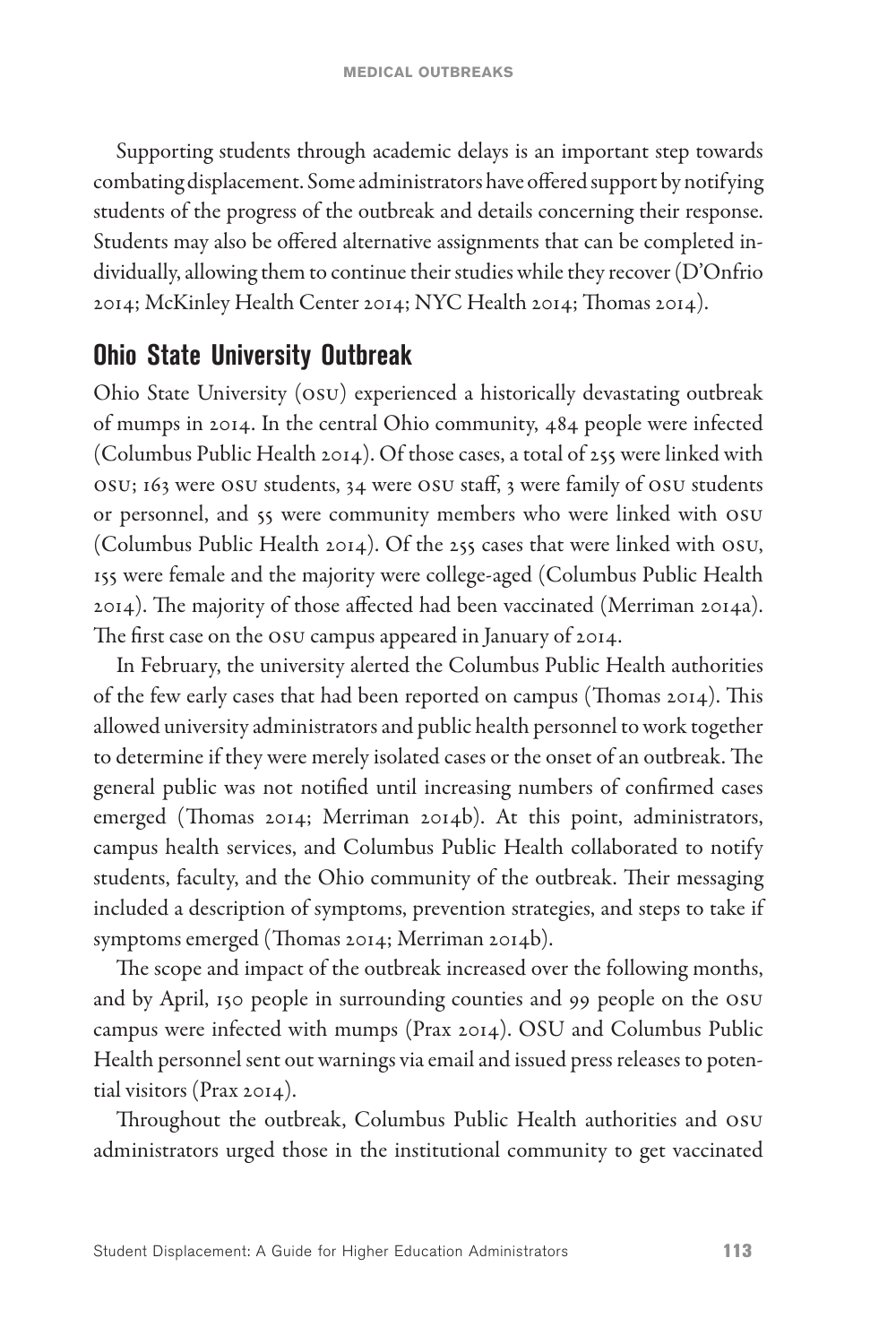if they had not already received two doses of the MMR vaccine (Young 2014a). Thomas (2014) indicated that this was a key strategy contributing to the containment of the outbreak.

When the number of confirmed mumps cases on OSU's campus reached 32, academic administrators instructed professors to accommodate students isolated with mumps who could not attend class so as to prevent displacement (Young and Bendtsen 2014). The Provost Joseph Steinmetz and other administrators collaborated on a message to faculty and staff:

*The recent outbreak of mumps on the Columbus campus has all of us concerned. While relatively few students have been affected, any number is too large, and the university is taking precautions to ensure that the outbreak is controlled as rapidly as possible… Those precautions include Student Health Services and Columbus Public Health's urging students who have fallen ill with mumps to stay home and avoid school, work and other public settings for five days after their symptoms appear. This request means that affected students will be unable to attend school, perhaps for several days…If you have such students in your classes, I ask that you offer them all reasonable accommodation to make up any quizzes or exams, labs, class activities, or other work they've missed while sparing their classmates from possible infection.*   $(Young 2014)$ 

Messages like these were vital in preventing student displacement and enabling continued participation on campus throughout the outbreak (Thomas 2014). OSU officials also created a committee to analyze the university's comprehensive response to the outbreak, identify areas of improvement, and develop a plan for future outbreaks of infectious diseases (Young 2014b).

# Meningococcal Meningitis

Meningitis is characterized by inflammation of the membranes surrounding the brain and spinal cord, caused by infection of the fluid in the aforementioned areas (CDC 2014d). The symptoms for meningitis are similar to measles and mumps; in fact, meningitis can develop in an individual who has contracted mumps (Marin *et al.* 2008). There are five specific types of meningitis: bacterial,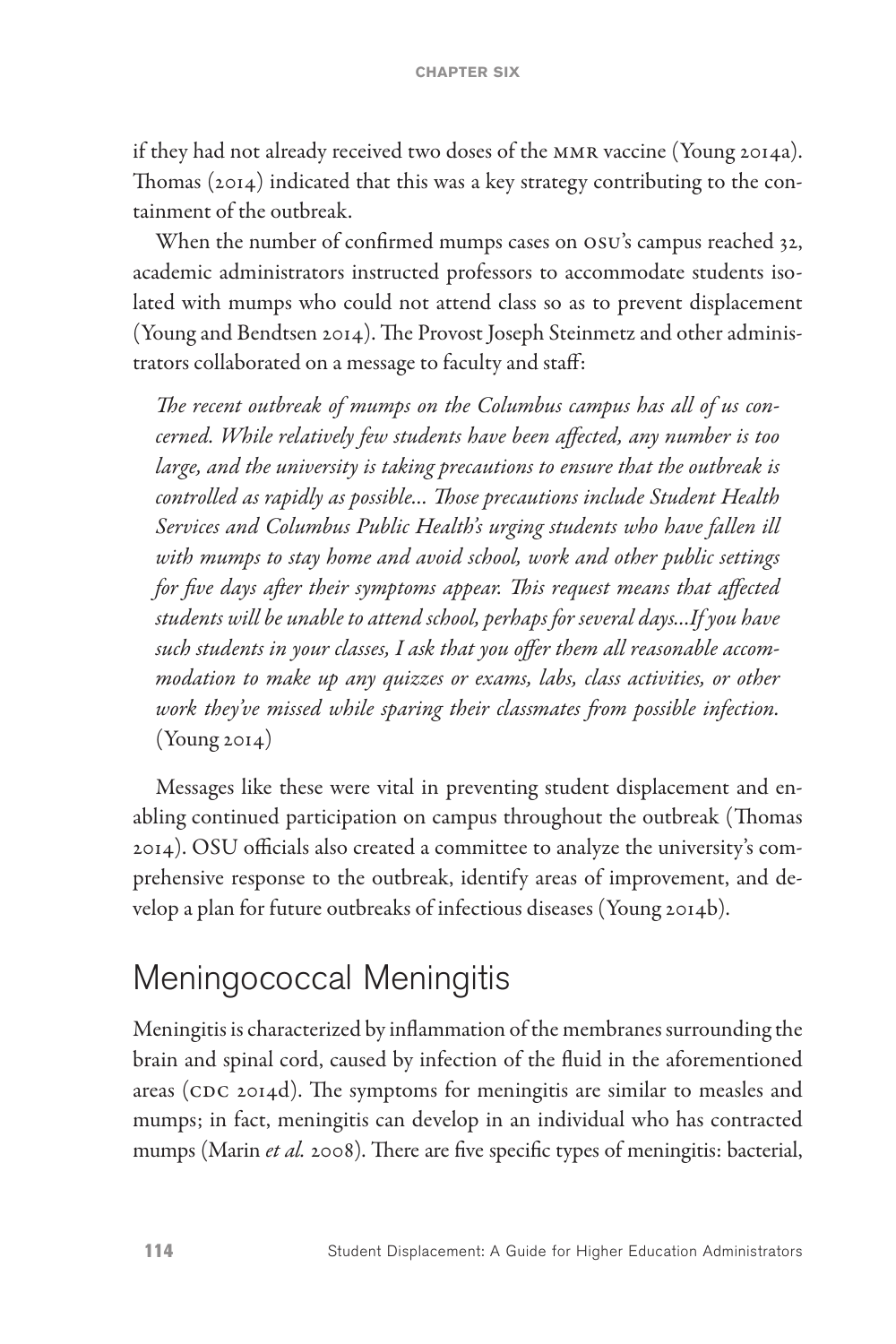viral, fungal, non-infectious, and parasitic (CDC 2014d). Meningococcal meningitis is a bacterial form of meningitis and also the most common form of meningococcal disease (WHO 2012; Kaneshiro, Vyas, and Zieve 2012). Though children are more physically susceptible to meningococcal meningitis, research indicates that college-aged students are at a higher risk of contracting the disease (Butler 2006).

The most common symptoms for meningococcal meningitis are (WHO 2012):

| $\blacksquare$ Stiff neck           | $\Box$ Confusion         |
|-------------------------------------|--------------------------|
| $\blacksquare$ High fever           | $\blacksquare$ Headaches |
| $\blacksquare$ Sensitivity to light | $\blacksquare$ Vomiting  |

According to Kaneshiro (2012) and colleagues from the U.S. National Library of Medicine, the symptoms of meningococcal meningitis can also include chills; purple, bruise-like areas called purpura; and a rash that can have pinpoint red spots (caused by subdermal bleeding). Other, less frequent symptoms include agitation, an outward curving of the soft spot of the head in infants, a loss of consciousness, irritability, diminished appetite in children, rapid breathing, and unusual posture with the head and neck arched backwards.

About 5 to 10 percent of patients with meningococcal meningitis die within 24 to 48 hours of presentation of symptoms (WHO 2012). The disease can be transmitted through droplets of mucus from the throat; therefore, kissing, sneezing, coughing, or even close living quarters can spread the disease once someone is infected (WHO 2012).

## **Impact on Higher Education Institutions**

There is limited research on meningococcal meningitis on college campuses. However, many studies agree that outbreaks on college campuses have the potential to increase. The CDC notes that rates of meningococcal disease have increased in recent years, citing approximately 2,000–3,000 cases diagnosed each year in the United States. The disease is most common in infants and individuals with certain medical conditions. The proportion of cases in adolescents and young adults has increased in recent years, with rates of invasive disease among people age 17 to 20 years about twice that of the general U.S. population.

In 1991–1992, the rate of meningococcal disease in college students was low. However, in the few observed cases, students residing in congregate living such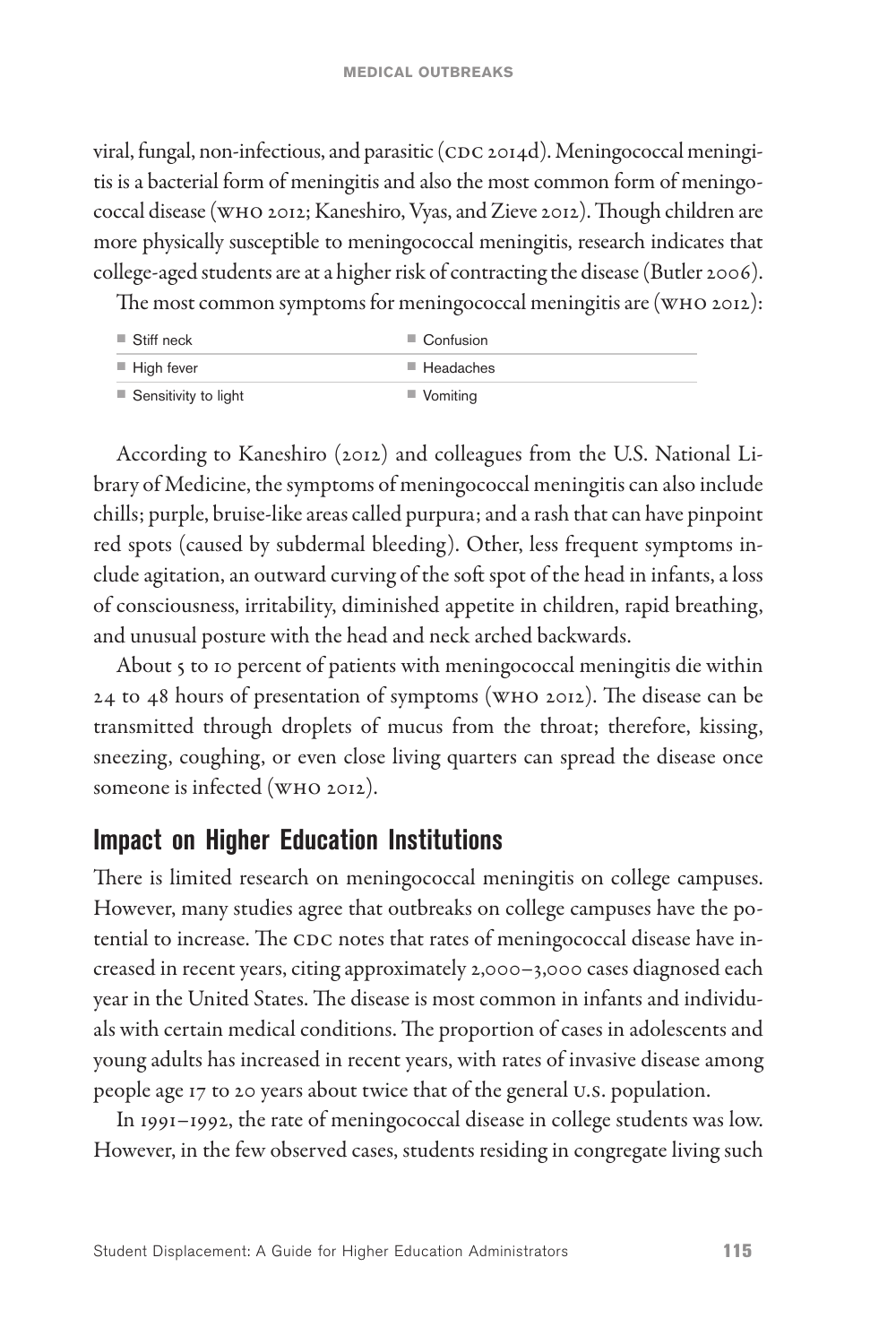as dormitories and Greek Life houses were 9 to 23 times more likely to contract the disease than those off campus (CDC 2000). This trend continued until 1999, when 97 percent of the 90 cases of meningococcal disease reported to the CDC from 1998 to 1999 were undergraduate students living in dorms (CDC 2000). Not surprisingly, the majority of college students affected are first-year students living on campus and interacting in close proximity (Butler 2006; CDC 2000).

According to the National Meningitis Association (2014), cases of meningococcal meningitis in adolescents and young adults have increased by nearly 60 percent since the early 1990s. In the last seven years, Princeton University, Monmouth University, University of California, Santa Barbara, and Georgia Institute of Technology have had cases of meningococcal meningitis on their campuses. The overall increase in cases, the potential for devastating outbreaks on college campuses, and the threat of lasting effects of meningococcal meningitis make administrative preparations for even sporadic cases extremely important for colleges and universities.

#### **Combating Meningococcal Meningitis on Campus**

The most important step to combating meningococcal meningitis in higher education institutions is to require routine vaccination for all students following admission to college (Pediatrics 2000; Harrison 2000; Butler 2006). Meningococcal vaccination can prevent up to 80 percent of meningococcal meningitis cases in adolescents and young adults, it is safe and effective against almost all of the strains of meningococcal meningitis, and protection afforded by the vaccine lasts for three to five years (National Meningitis Association 2014). Many administrators have found vaccination to be the best protection against meningococcal disease (CDC 2014e).

Another important step in combating meningococcal meningitis, especially in the event of an outbreak, is to distribute targeted information to students, faculty, and staff as quickly as possible. The campus community should be made aware of specific symptoms, risk factors for the disease, behaviors that could increase their likelihood of developing the disease, and what to do if symptoms present themselves. In response to the outbreak at the University of California, Santa Barbara, institutional administrators contacted public health authorities and together compiled a list of symptoms, risk factors, and other important in-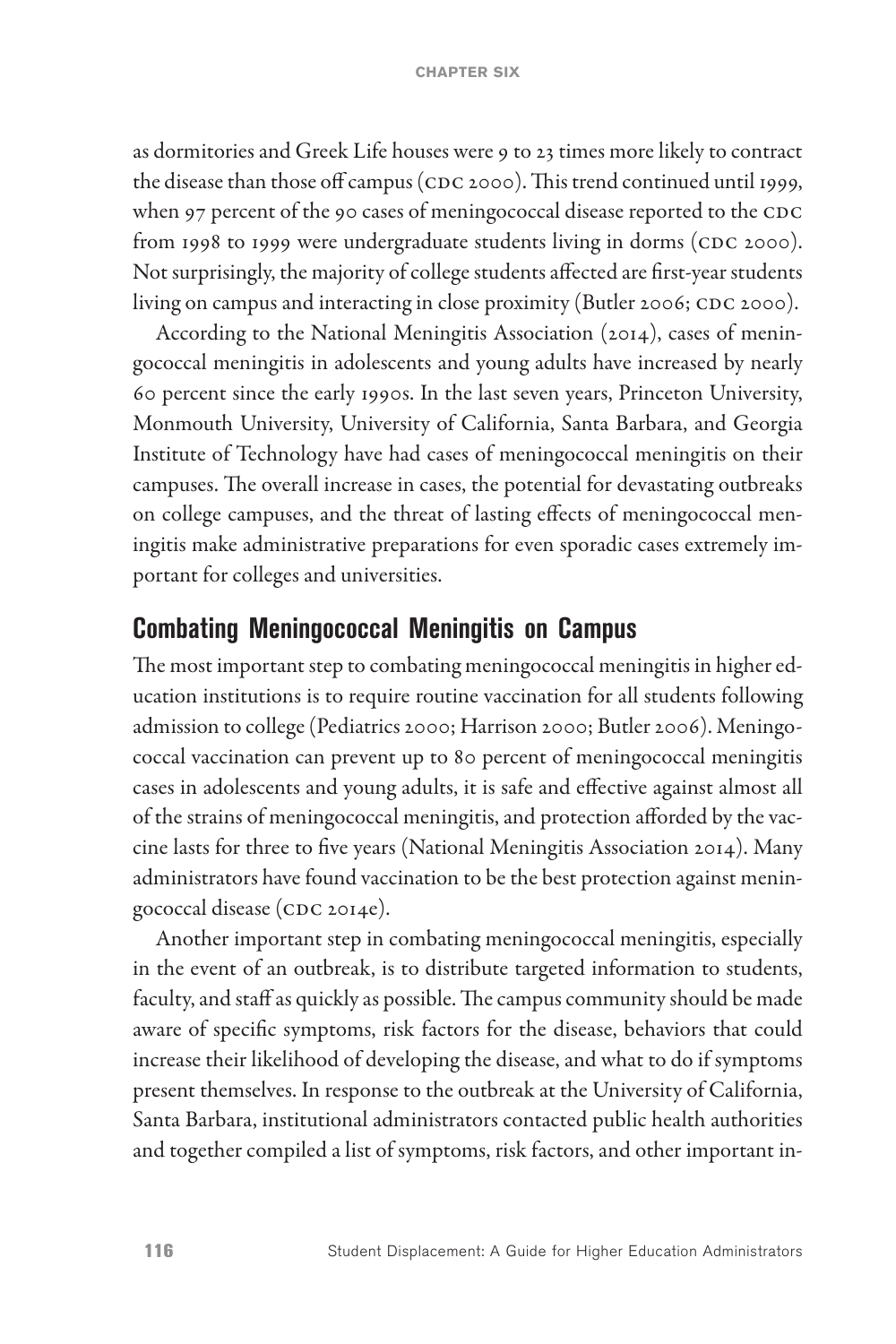formation to raise awareness and improve understanding of the disease, because vaccination was not an immediately accessible option (CDC 2014e). Administrators encouraged students to avoid large social gatherings and cancelled many student organization events (CDC 2014e).

The right information at the right time can help minimize the spread of an outbreak. If left untreated, the disease can spread unchecked and potentially result in fatality. Notwithstanding the serious medical concerns, a containment period can disrupt normal academic activities. Students that miss class, whether they become ill or are simply following instructions from administrators, will suffer a decrease in contact time and may feel disconnected from the campus community. Administrators should proactively educate the campus community of the seriousness of meningococcal meningitis and encourage faculty to develop contingency plans for continuing to interact with students throughout outbreaks to prevent displacement.

#### **Princeton University**

The meningococcal meningitis outbreak on Princeton University's campus began in May 2013 (New Jersey Department of Health 2014). Over a period of one year, a total of nine cases of meningococcal meningitis were reported on the university's campus (New Jersey Department of Health 2014). The first eight cases of meningococcal disease were spread out over the course of March through November (New Jersey Department of Health 2014). The final patient was diagnosed in March 2014, a year later than the first case, and died the day after developing symptoms (New Jersey Department of Health 2014).

After the first case of confirmed meningococcal meningitis on campus, Princeton University administrators sent an email to students, parents, and faculty, notifying them of the case and informing them about the disease (Princeton University 2014). Follow-up emails were sent throughout the course of the outbreak with each new development (Princeton University 2014). Fact sheets, videos, websites, and campus posters were utilized by Princeton University to distribute information about the situation, taking advantage of all media available (Princeton University 2014). The posters were hung in prominent areas throughout the campus to maintain awareness and provide reminders about preventative actions (Olin 2014). After the first four cases occurred on Princ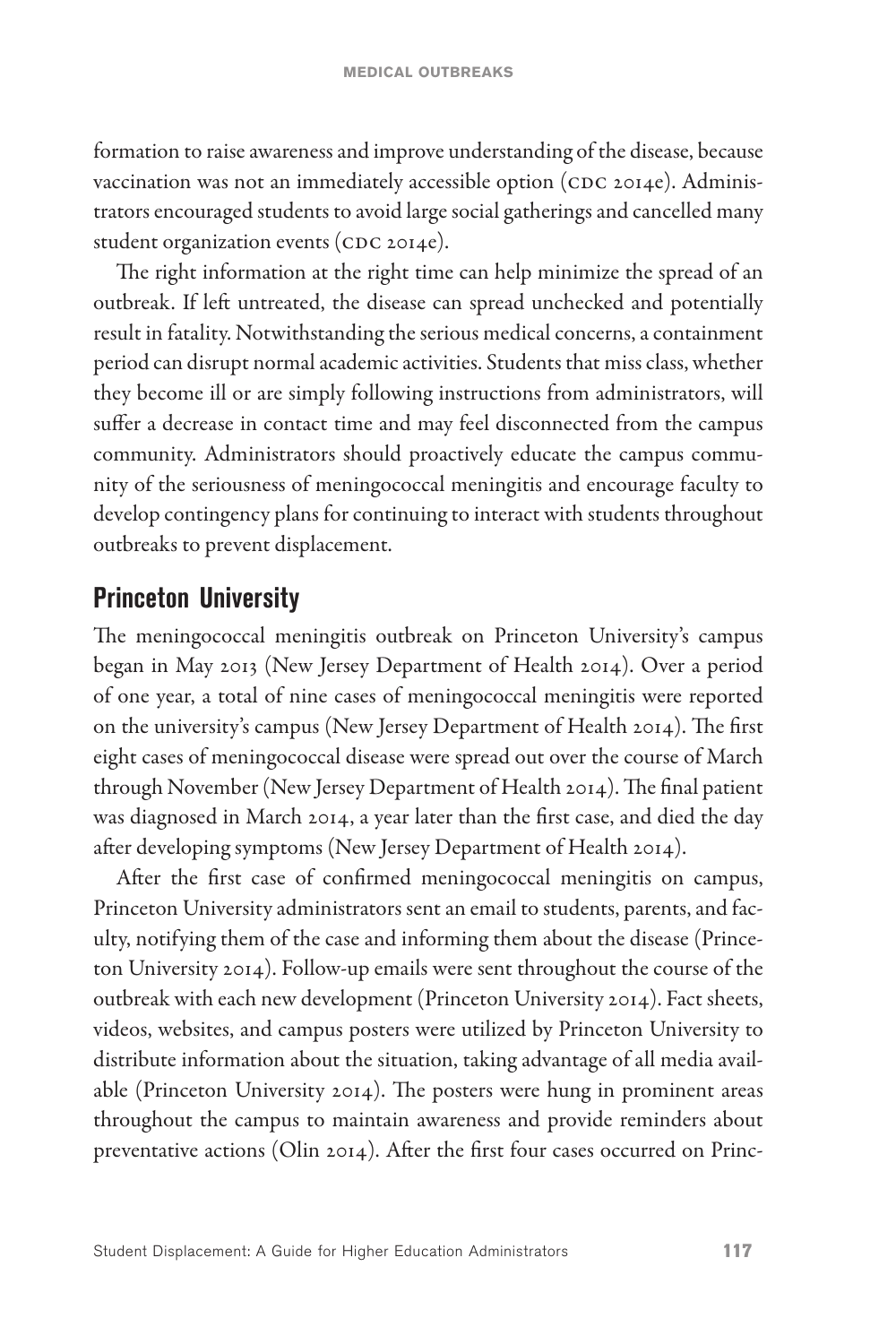eton University campus, the New Jersey Department of Health was invited to work with Princeton University officials in monitoring and treating the outbreak. An important outcome of this collaboration was the approval of the use of the meningococcal vaccination on campus. It was immediately distributed to those associated with the university, and offered to all members of the upcoming freshman class (New Jersey Department of Health 2014).

Michael Olin, Associate Dean of Undergraduate Students at Princeton University, discusses the impact that the outbreak had on Princeton students:

*The effect on students who contracted meningitis has varied greatly. Some have been able to return to class after recovering and feeling strong enough to do so. Others have taken time away from campus to recover, and have returned to engage as a full-time student again. In all occasions, the decision has been up to the student and their family. I'm sure most of the students who became ill with meningitis missed some class and schoolwork; however, the faculty, Office of the Dean of the College, and residential college staff have worked with each individual student as needed to assist in managing missed work, deadlines, etc.* (Olin 2014)

The university's special consideration for students' needs helped those who were infected make progress in their studies and maintain their academic and social connections to the institution. Olin (2014) further described the institution's attempts to combat any displacement those affected might have experienced:

*The best thing we can do whenever a student has a serious illness is to support them in their recovery, and be a resource for them and their family. We do strongly encourage students to follow the recommendations of their treatment providers, but work individually with each student to assist with missed schoolwork, deadline management, and strategies for catching up, if need be.*

Olin offered recommendations for other institutions that face outbreaks of meningitis on campus. He emphasized adherence to the recommendations of the CDC and other public health authorities on preventative measures and pre-matriculation immunization (2014). He also noted the importance of working with local and state authorities: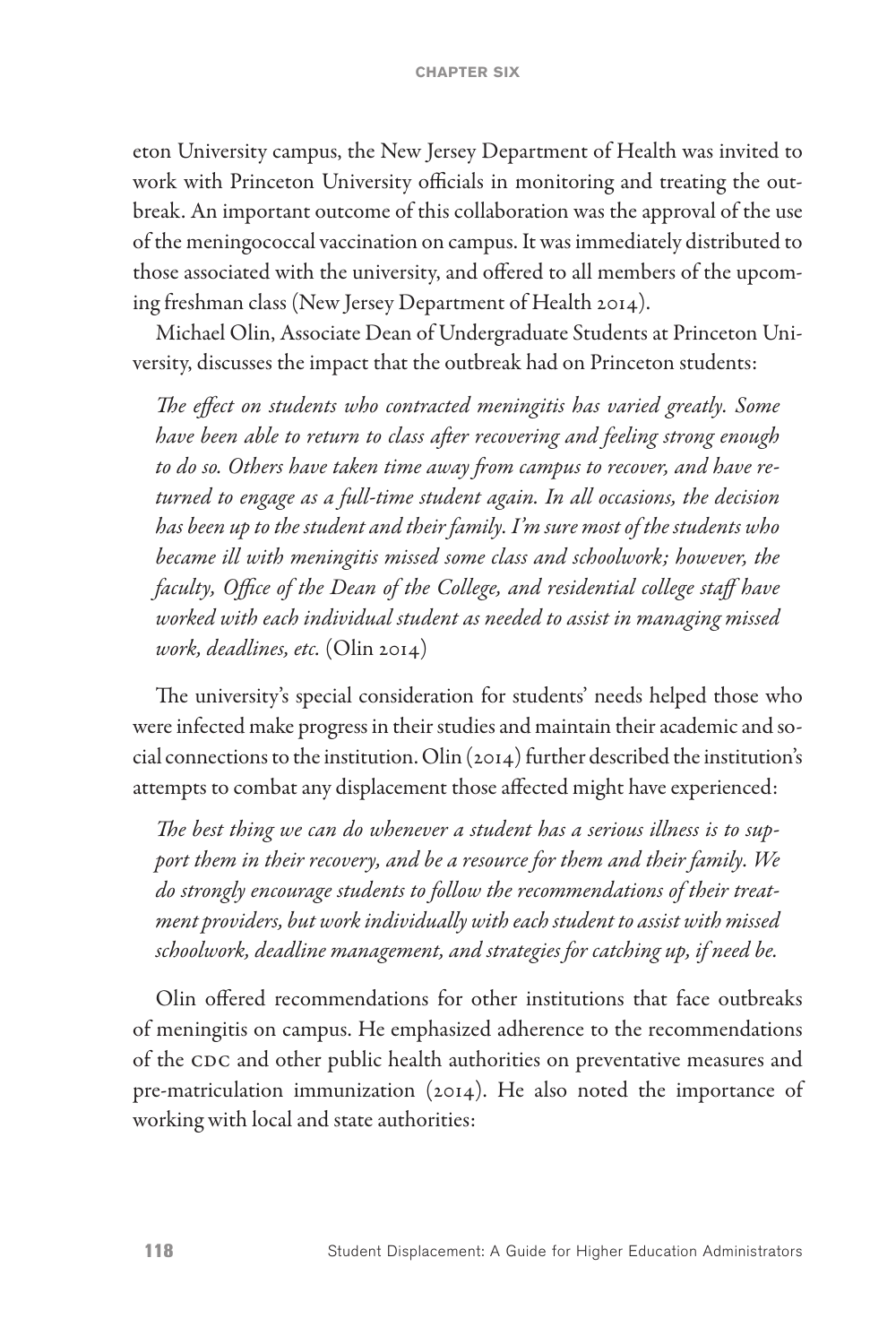*While my main responsibility as part of the meningitis response team was serving as a representative from the Office of the Dean of Undergraduate Students, I have been able to observe the rest of the team in action as they have responded to this crisis. It seems to me that any campus that would unfortunately have to deal with a meningitis outbreak would be well served to coordinate efforts with the local and state Department of Health, consult with other campuses that have experienced such outbreaks, and explore any and all opportunities with health professionals, government, etc. to effectively combat the outbreak.*

Importantly, Olin noted that an unlicensed vaccine was approved for use on the Princeton Campus because of the severity of the outbreak. He expressed confidence that other universities would benefit from learning from the experience that Princeton University had with addressing the outbreak by committing to the use of the vaccine.

# Norovirus

The most common symptoms of norovirus include (CDC 2013b; California Department of Public Health 2014):

| ■ Acute onset of vomiting     | ■ Nausea           |
|-------------------------------|--------------------|
| ■ Watery, non-bloody diarrhea | Abdominal cramping |

Other symptoms that can occur, albeit infrequently, include (CDC 2013b):

■ Low-grade fever ■ Body aches

■ Headaches

Norovirus is the most common cause of acute gastroenteritis in the United States (Roberts *et al.* 2009; CDC 2013a). Norovirus infections were previously labeled Norwalk or Norwalk-like viruses, as the first outbreak of this type occurred at an elementary school in Norwalk, Ohio in 1968 (Hall *et al.* 2011). Norovirus illnesses are not 'stomach flus,' as commonly believed; in fact, they are not related to influenza at all (CDC 2013a). This virus is highly contagious and can occur multiple times throughout an individual's life (CDC 2013a). Nor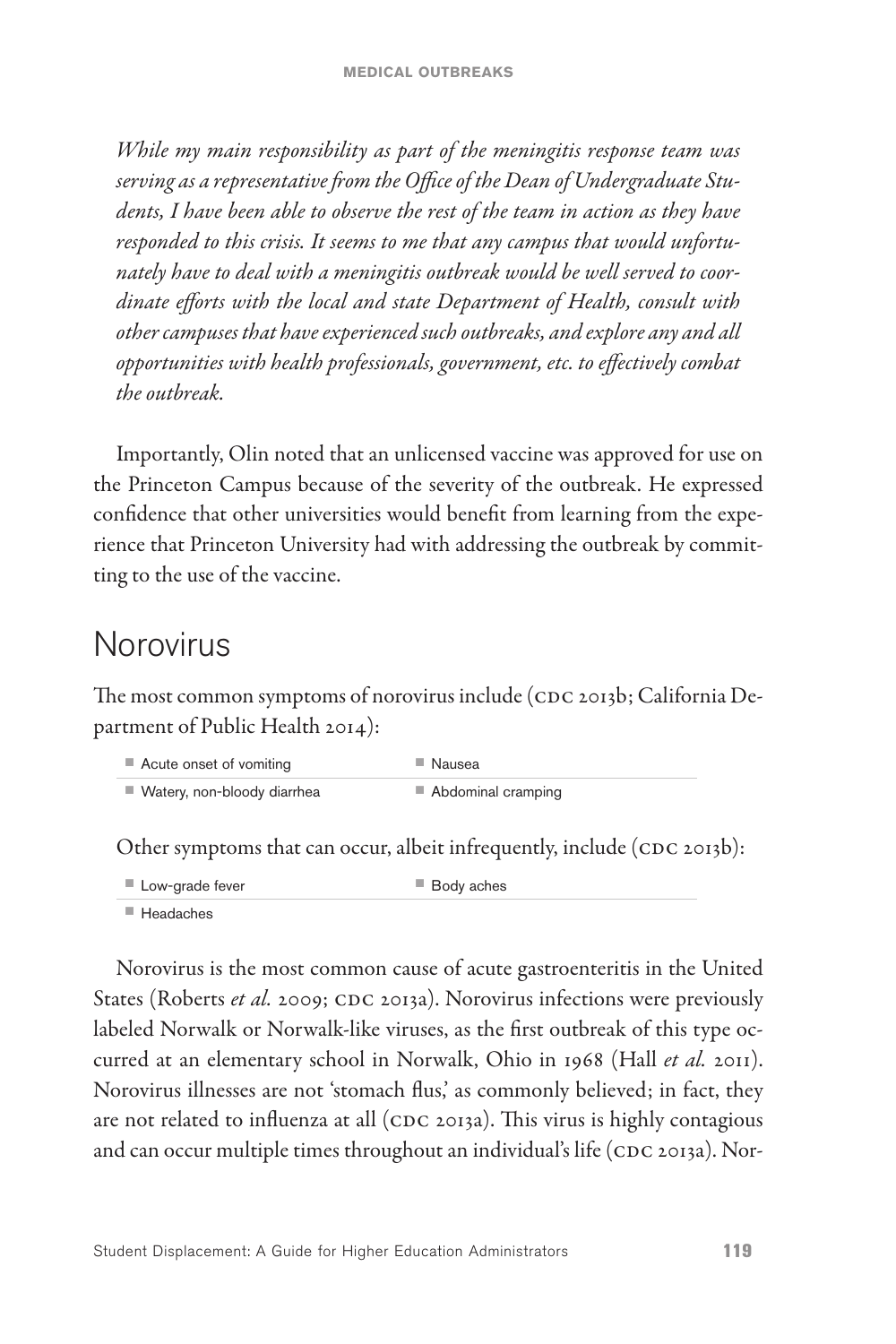ovirus causes 19 to 21 million illnesses and contributes to 56,000–71,000 hospitalizations and 570–800 deaths per year in the U.S. (CDC 2013a).

Before 1968, cases of vomiting and diarrhea were labelled "winter vomiting disease" after the typical season that the illnesses would occur (Patel *et al.* 2008). The late development of the technology to detect and analyze noroviruses has caused the identification of sporadic cases of norovirus illnesses to be relatively poor (Patel *et al.* 2008). Since the 1990s, more than 90 percent of the previously unknown causes of outbreaks in the U.S. have been attributed to noroviruses (Patel *et al.* 2008; Glass, Parashar, and Estes 2009). From September 2012 to October 2014, there were a total of 2,431 reported outbreaks of norovirus in the U.S. submitted to CalciNet, the national outbreak surveillance network launched by the CDC.

There is currently no vaccine for norovirus (Patel, Hall, Vinjé, and Parashar 2008). Symptoms typically present themselves about 12–48 hours after being exposed to the norovirus and can last between  $24-72$  hours (CDC 2013b). Norovirus illnesses are relatively mild in nature, but young children and older or sick adults can develop complications, such as severe dehydration, which can lead to hospitalization or death (CDC 2013b). Norovirus can spread through contact with an infected person or through contaminated food or water (CDC 2013b). Even before an infected individual develops symptoms, they can be contagious (CDC 2013b).

Norovirus can be transmitted by food, water, contaminated environmental surfaces, and from person to person (Hall *et al.* 2011). There is no immunity to norovirus and it can affect members of any age group (Hall *et al*. 2011). Historically, norovirus outbreaks are predominantly food-borne, originating in restaurants and at catered events (Frankhauser *et al*. 2002; Hall *et al.* 2011). These food-borne outbreaks are largely associated with produce (Patel *et al*. 2008). Infected individuals with stool or vomit particles on their hands touch the food or place it on infected surfaces before preparing or sharing it. Food can also be contaminated by washing with infected water (Hall *et al.* 2011).

#### **Impact on Higher Education Institutions**

Contained institutional settings are a breeding ground for norovirus outbreaks (Hall *et al.* 2011). Long-term residential and other healthcare facilities are their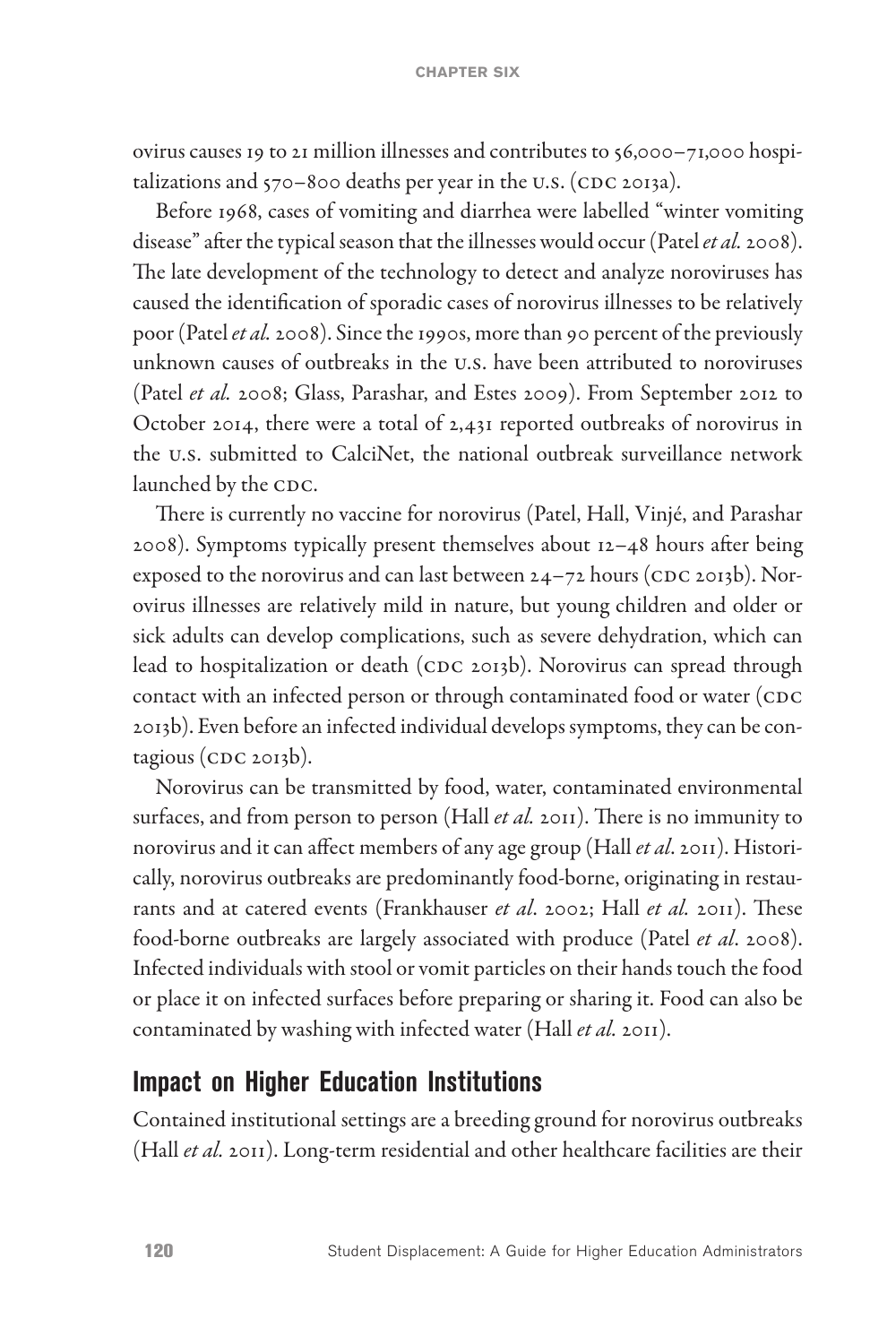most frequently reported settings, with restaurants and catered events second, and schools and colleges in third (Hall *et al.* 2011). The CDC (2014f) reported that 214 of the 3,494 outbreaks of norovirus from 2009 through 2012 occurred at a school or daycare facility, without specifying how many were in a university setting  $(CDC 2014f)$ .

In 2008, there was a large norovirus outbreak that affected college campuses in California, Michigan, and Wisconsin (Roberts *et al.* 2009). The three universities had a combined total of 1,000 cases, ten hospitalizations, and one of the campuses had to be closed because of the outbreak (Roberts *et al*. 2009). Rider University and Princeton University both suffered norovirus outbreaks in early 2012, with 511 total cases of illness (Foodborne Illness Outbreak Database). Emory University developed an outbreak of norovirus among students on their campus starting November 12, 2012. Officials believed that the outbreak was contained by their initial efforts, but days later more cases emerged, and a total of 101 students were eventually affected (Clark 2014). In all of these cases, the outbreak started because of infected food in a dining hall or restaurant (Moe *et al.* 2001; Roberts *et al.* 2009; Foodborne Illness Outbreak Database; Clark 2014).

Many norovirus illnesses result from food contamination, and the college and university setting can increase the likelihood of person-to-person transmission. The nature of living on campus facilitates close contact and exposure, including through sport, students working as food handlers in dining halls, and the shared use of bathrooms and common areas in residence halls (Moe *et al.* 2001). Even though the illness is mild and has a short life cycle, students may end up missing class or work (Moe *et al*. 2001). There is no vaccine for norovirus, so students who become infected must simply let the virus run its course.

## **Combating Norovirus on Campus**

Many institutions have followed CDC recommendations to identify the initial cause of the outbreak in order to contain and remove the original contaminant (Kilgore *et al*. 1996; Moe *et al*. 2001; Clark 2014). Unfortunately, foodborne norovirus outbreaks often begin to transmit by person-to-person contact, especially on campuses, which makes it difficult to identify the initial cause of the outbreak (CDC 2001). However, speaking to infected students to determine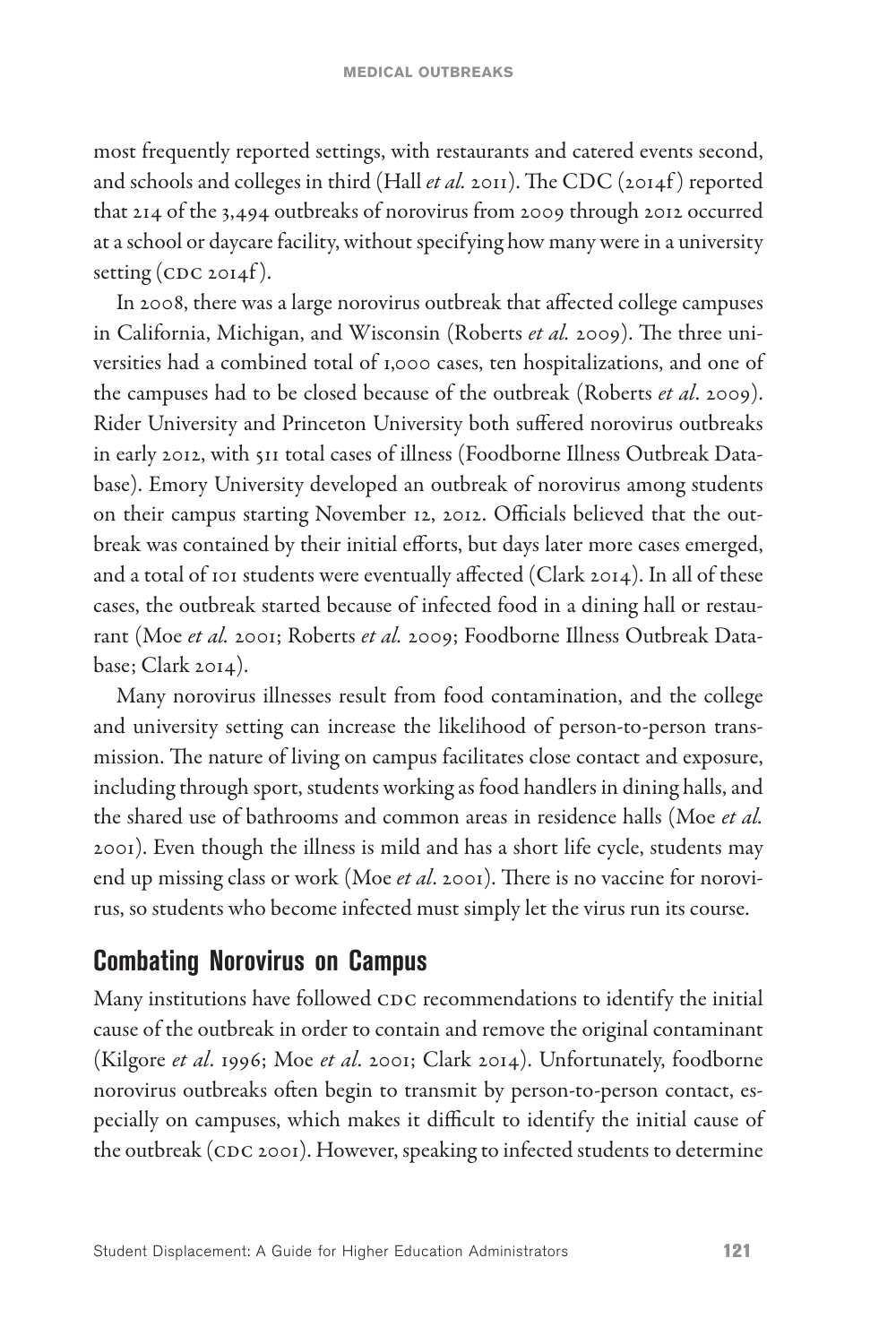commonalities can be helpful. One way to combat the issues that arise from multi-cause outbreaks is to educate students, staff, and faculty on personal hygiene and fecal-oral viral transmission (CDC 2001; Moe *et al*. 2001). Education about symptoms, preventative measures, and steps that should be taken if symptoms arise can stop the spread of the norovirus on institutional campuses (Kilgore *et al.* 1996; CDC 2001; Roberts *et al.* 2009).

#### **Rider University**

On February 9, 2012, a norovirus outbreak began at Rider University. On the first night that the disease emerged, a total of 40 students became infected and were hospitalized ( Jaslow 2012). The outbreak appeared to be the same as the one happening on the nearby Princeton University campus, as about 100 cases of the norovirus had occurred on their campus since January 29 (Stengel and Zeck 2012). The day following the initial outbreak at Rider University, another 11 Rider students and another 7 Princeton students fell ill. These ensuing infections brought the total affected population between the two schools to about 160 students (Khavkine 2012).

A month later, it was reported that the norovirus had affected more than 400 students at colleges and universities throughout Mercer County, New Jersey, the area in which both Rider and Princeton are located (Costa 2012). School officials noted that there was no realistic way to get an exact count of students infected with the virus, because of the sheer amount of students presenting symptoms in a short amount of time; furthermore, students commonly chose to treat their symptoms on their own rather than seeking medical attention (Costa 2012). After a month-long investigation, authorities in the area pinpointed the origin of the virus to a local Panera Bread, a public eatery that about 15 of the original Princeton University students had visited (Chapman 2012). In April 2012, Rider University and Princeton University reported that the norovirus outbreak on their campuses seemed to have subsided (Ranka 2012). The Foodborne Illness Online Database reported a total of 511 ill as a result of the outbreak in the Mercer County norovirus outbreak; with 261 confirmed cases at Princeton University and 250 cases at Rider University.

Administrators at Rider University were reluctant to discuss their experience with norovirus on their campus. However, via news articles and the Rider Uni-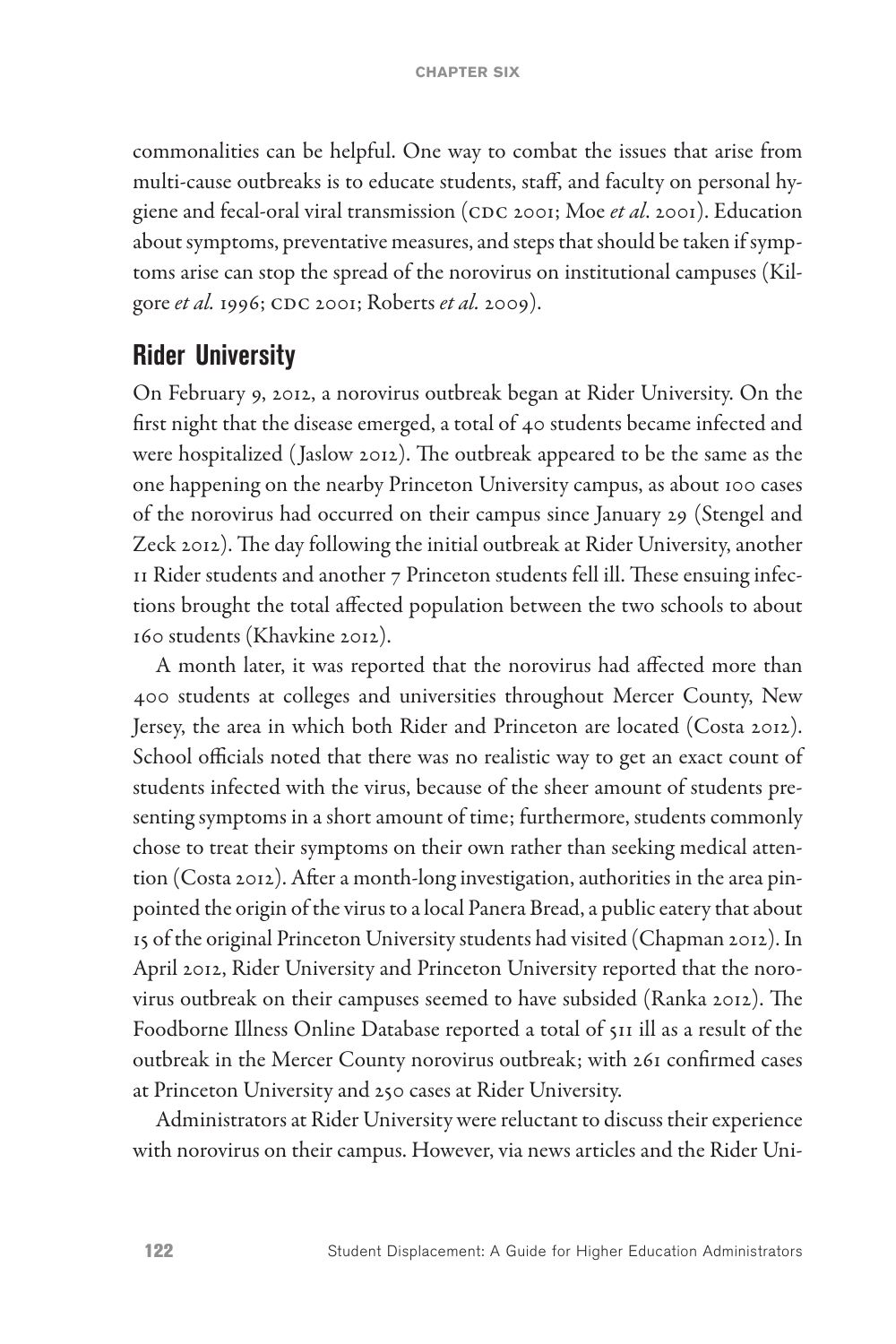versity webpage, the outbreak was fairly well-documented. At the beginning of the outbreak, Rider students hesitated to attend classes and many reported skipping classes altogether for fear that they would come into contact with the infected (Stengel and Zeck 2012). Some students interviewed by the university newspaper argued that continuing with classes was a poor decision (Stengel and Zeck 2012). For example, one student stated:

*Classes should have been cancelled…Not only is the virus still transmittable, but the school was late in notifying students, putting the entire student body at risk. Out of the safety of their students, the administration should have cancelled class.* (Stengel and Zeck 2012)

The CDC recommends isolation of ill and non-ill people involved in the outbreak area (Hall *et al*. 2011). Isolation can minimize the risk of spreading the disease, especially for 48 to 72 hours following abatement of symptoms (Hall *et al*. 2011). Closing classes for a day or two could have benefitted ill students and prevented the extent of the spread of the norovirus. Students were further frustrated due to the university's lack of communication about the outbreak. Students felt that the university did not notify them quickly enough and put the student body at risk. The CDC (2001) recommends educating the public about symptoms and alerting the affected population that an outbreak has occurred. Furthermore, past research has determined that these two components are key to controlling the outbreak (Kilgore *et al*. 1996; Roberts *et al*. 2009).

While there is limited information on how the Rider University administration notified students of the outbreak, there was an update by the health officer appointed to assist the institution a day after the initial outbreak was reported. The spokesman for Princeton University, Martin Mbugua, noted that: "As soon the university noticed an increase in the number of cases being seen at McCosh Health Center, we took a number of measures to try to contain the spread of illness" (Costa 2012). The measures that the university took included a number of CDC-recommended actions, including issuing campus alerts, sterilizing the campus, closing the on-campus diner as a precautionary measure, cleaning bathroom facilities, consulting with dining hall staff, reviewing good hygiene practices, implementing hygiene precautions, and investigating the outbreak to find initial cases (Costa 2012).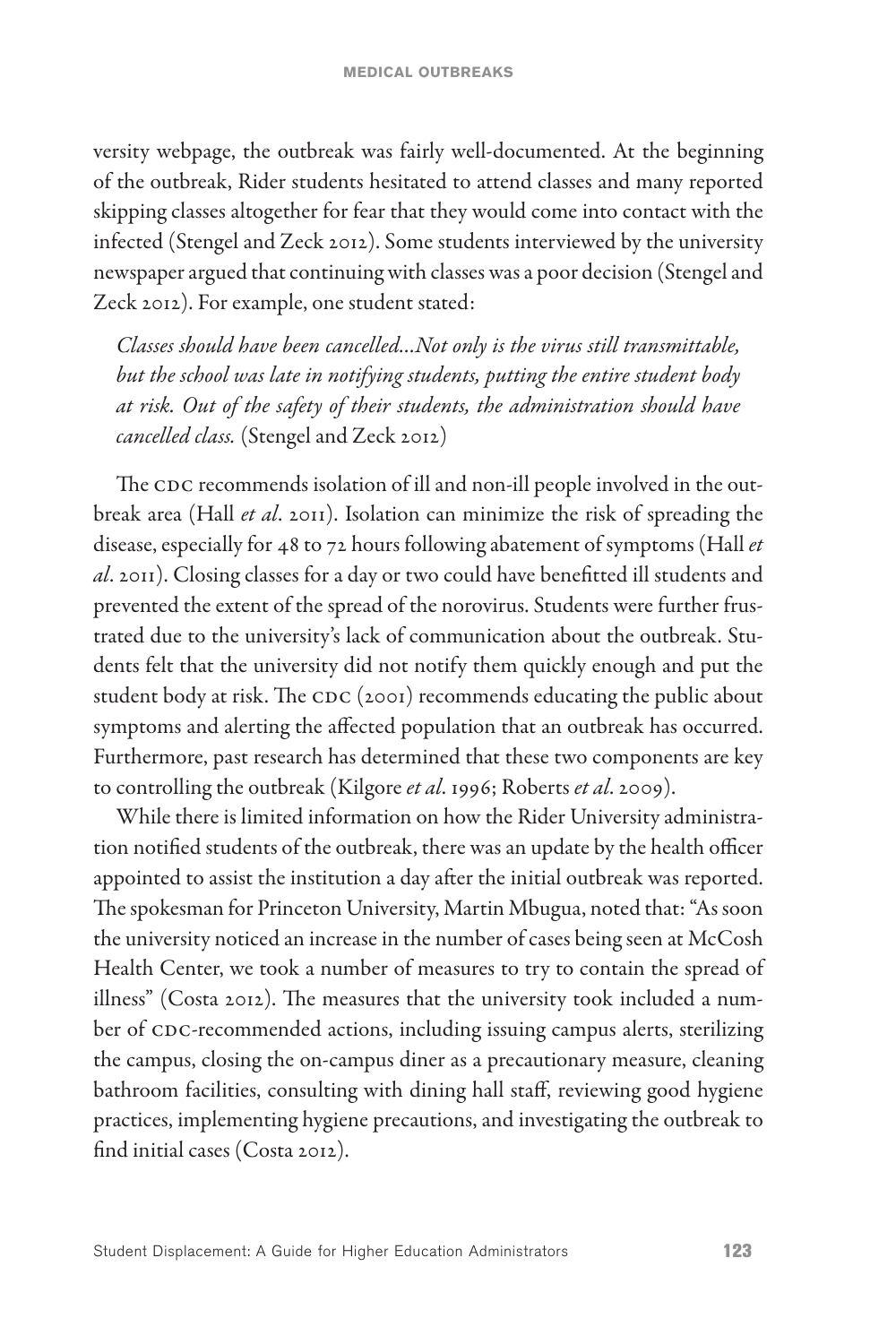## Cold and Influenza

The CDC (2013c) describes common cold symptoms as:

| ■ Sneezing              | $\blacksquare$ Watery eyes     |
|-------------------------|--------------------------------|
| ■ Stuffy or runny nose  | $\blacksquare$ Mild headache   |
| ■ Sore throat           | $\blacksquare$ Mild body aches |
| $\blacksquare$ Coughing |                                |

#### Flu symptoms include (CDC 2014h):

| Fever or feeling feverish/chills | ■ Muscle or body aches                               |
|----------------------------------|------------------------------------------------------|
| $\blacksquare$ Cough             | $\blacksquare$ Headaches                             |
| $\blacksquare$ Sore throat       | Fatigue (tiredness)                                  |
| ■ Runny or stuffy nose           | ■ Vomiting and diarrhea<br>(more common in children) |

The common cold and influenza (flu) are ordinary illnesses, especially in school settings. While it can be difficult to differentiate the two, certain medical tests administered at the onset of symptoms can accurately identify them (CDC 2011b). The flu is a respiratory illness that is caused by influenza viruses, which are constantly evolving. The illness is generally accompanied by more intense symptoms than the common cold, which can cause complications in some patients (CDC 2001b; CDC 2014h). Children, pregnant women, and people over 65 years old are more susceptible to the common cold and flu; however, the flu can cause even generally healthy people to develop complications (CDC 2013c; CDC 2014h).

Both the flu and common colds can last up to two weeks. However, individuals who contract influenza can suffer another infection just a few days after recovery, even with antibiotics (CDC 2013c; CDC 2014h). Flu viruses and the common cold can spread by droplets that leave infected individuals when they cough, sneeze, or talk; in some cases, the flu can spread by infected individuals touching an infected surface and then their eyes, nose, or mouth (CDC 2014h). Complications that can arise from common colds are sinus infections, middle ear infections, and/or asthma (NIAD 2014). Flu complications are much more severe and include bronchitis, pneumonia, worsening of preexisting or chronic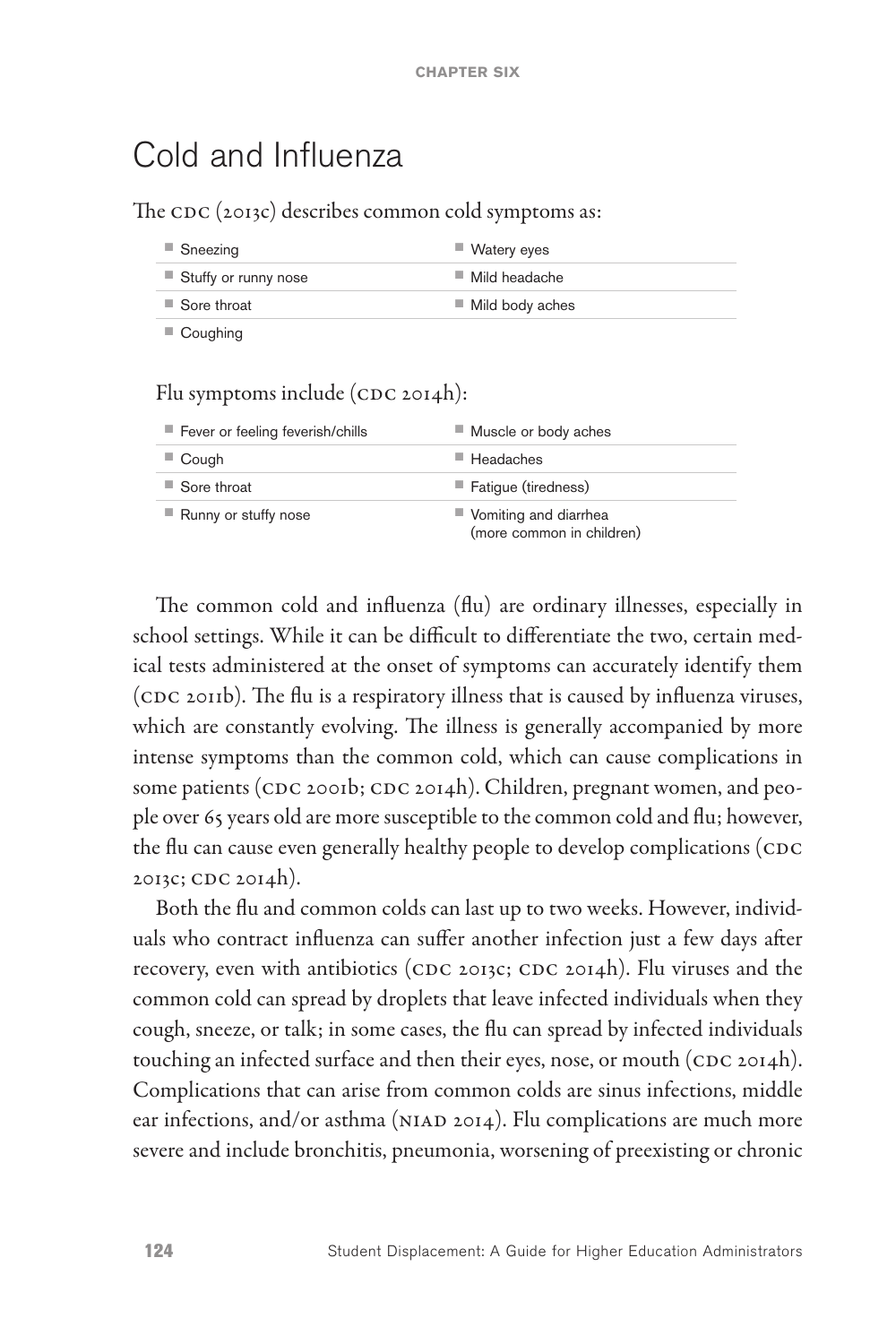conditions, and death (NIAD 2014). While common colds are mild, the flu can be unpredictable and volatile, varying from person to person and from one season to the next (CDC 2014h). Preparedness for the flu can decrease the severity of an outbreak, especially on a college campus.

There have been four major influenza pandemics in the world over the past century. The most recent pandemic occurred from 2009 to 2010. This H1N1—or swine flu—pandemic affected a total of 74 countries (DOHHS 2014). Between 43 and 89 million people contracted the swine flu, and of those, between 8,870 and 18,300 died (DOHHS 2014). The swine flu pandemic was declared over in 2010; however, the H1N1 flu still affects people as a seasonal influenza virus (CDC 2010b).

Molinari and colleagues analyzed the annual cost of seasonal influenza epidemics in the United States and found that about 24.7 million cases of influenza occur per year, resulting in 334,185 hospitalizations, 44 million days of productivity lost, and 41,008 deaths annually (2007).

#### **Impact of Influenza on Higher Education Institutions**

Seasonal influenza can spread easily through schools and commonly results in high levels of school absenteeism and loss of productivity (WHO 2014). In 2005, around 91 percent of 3,200 students surveyed at University of Minnesota reported having at least one upper respiratory infection (URI), 83 percent reported having at least one cold, and 36.7 percent reported having at least one influenza-like illness (Nichol, D'Heilly, and Ehlinger 2005).

During the 2009–2010 H1N1 flu pandemic, one university in Delaware was estimated to have had 1,887 students (9 percent) and 300 faculty/staff (27 percent) affected by flu-like and acute respiratory symptoms (Iuliano *et al*. 2009). The CDC (2010c) reported that the highest number of cases of 2009 H1N1 flu were confirmed among those ages five to 24—making university students at high risk. While the pandemic is over, cases of H1N1 still emerge periodically, and seasonal influenza affects higher education campuses on a continual basis.

Students can be significantly impacted by contracting a cold or flu. In 2014, the American College Health Association (ACHA) surveyed 80,000 college and university students and determined that 15.1 percent of students felt their academic performance was significantly disrupted by a cold/flu/sore throat, a fac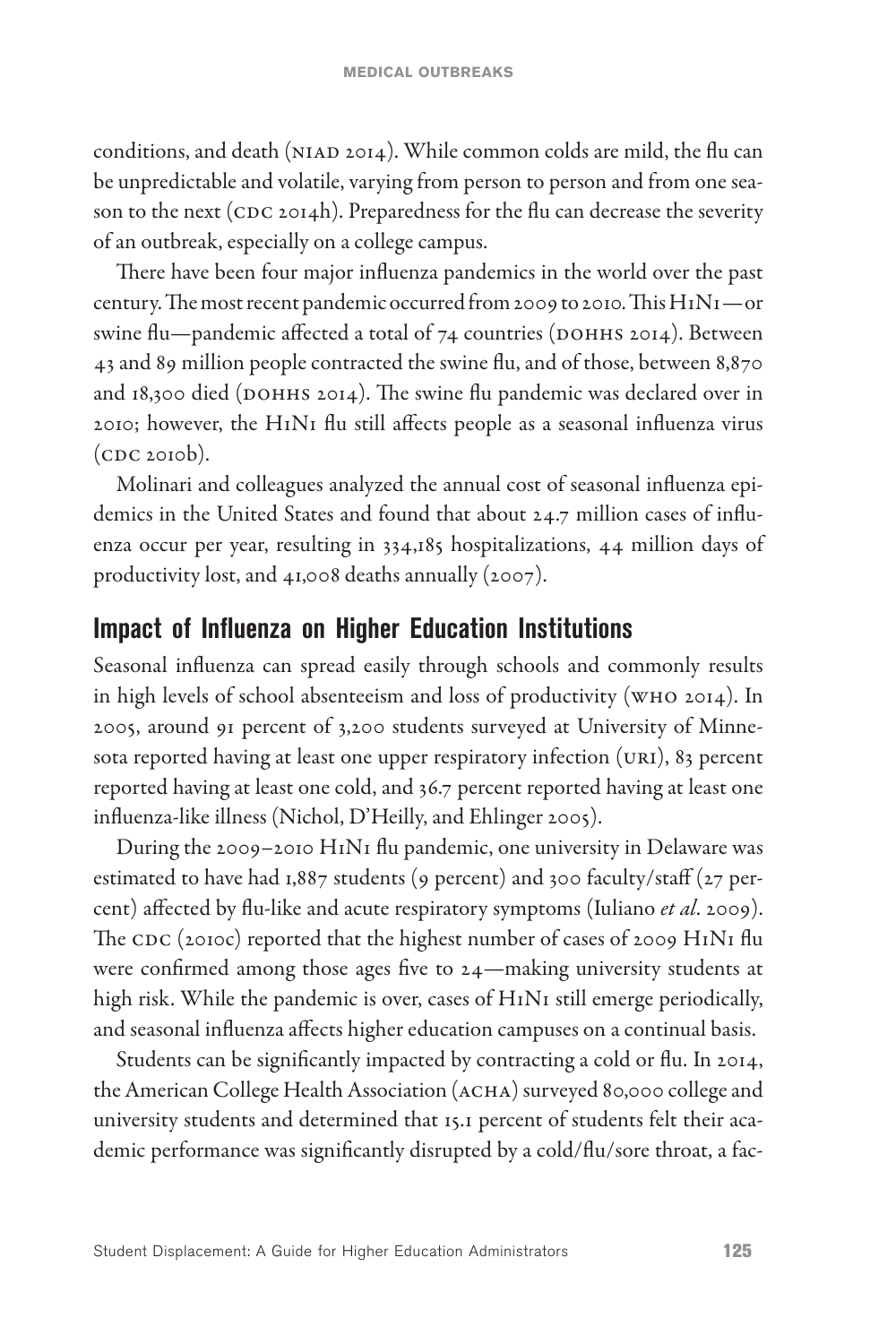tor that was only surpassed by anxiety, stress, and sleep difficulties. Among 3,249 student surveyed at a Minnesota university (2014) from November through April, URIs were responsible for a cumulative 17,444 days of significantly decreased ability to perform daily activities, 6,023 days in bed, 4,263 days of missed class, and 3,175 days of missed work (Nichol *et al*. 2005). Of those students with colds, 14.5 to 17.3 percent did poorly on a test and 33.6 to 38 percent reported doing poorly on a class assignment (Nichol *et al*. 2005). Of those who had influenza-like illnesses, 29.4 to 40 percent reported doing poorly on a test and 54.4 to 57.7 percent reported doing poorly on a class assignment (Nichol *et al*. 2005).

At a university that was affected by H1N1, 361 of the 604 students who reported having influenza-like illnesses said that they missed more than one day of class or work and 266 of the 941 students who reported respiratory illnesses reported missing more than one day of class or work (Iuliano *et al*. 2009). Students performing poorly or not being able to attend class because of a cold or flu can put them behind in their studies and impact their academic success.

#### **Combatting Influenza on Campus**

While vaccination against influenza is not required for admission into universities and colleges, the CDC recommends vaccination, as it can significantly decrease the number of influenza cases that occur on college campuses (CDC 2010c; CDC 2014h). Nichol and colleagues (2008) found that among 12,075 participants, vaccination was associated with a reduction of students reporting influenza, the likelihood of doing poorly in class or on an assignment, and number of days away from school or work because of illness. Of 80,000 university students surveyed in 2014, only 45.1 percent reported receiving vaccination against influenza (ACHA 2014).

While the best prevention or reduction of influenza on a college campus is vaccination prior to an outbreak, Nichol and colleagues (2010) found that vaccination after an outbreak on a college campus can also be effective in controlling an influenza outbreak. The vaccine and strain of influenza that is circulating do not need to match to reduce the number of influenza-like illnesses (Nichol *et al*. 2008).

Education about and updates on influenza outbreaks can be helpful to students as well. The CDC recommends educating students about hand hygiene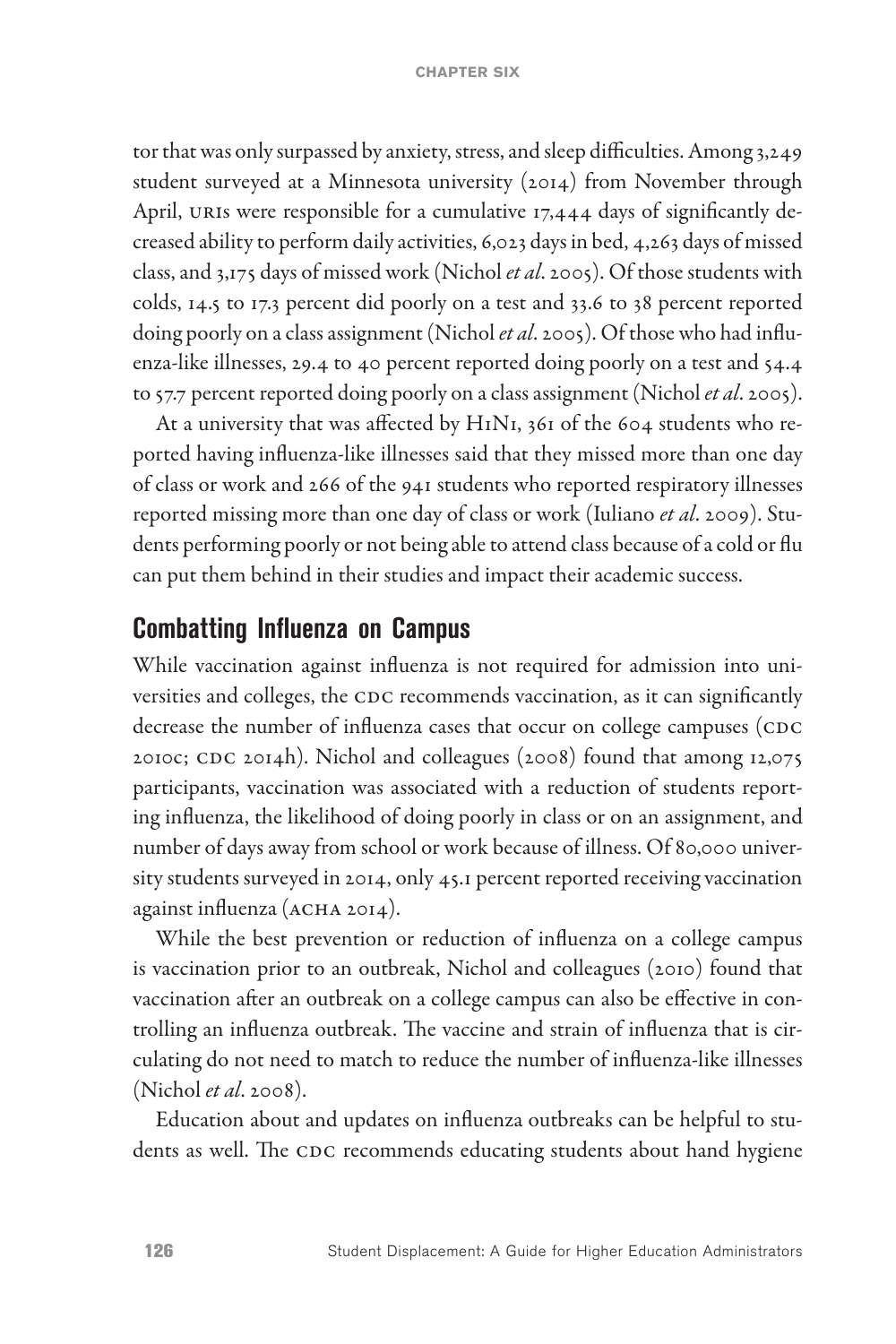and cough etiquette through posters, flyers, emails, and text messages (CDC 2010c). University students who are knowledgeable about and use hand hygiene and face masks can reduce infection rates about 35 to 51 percent (Nichol *et al*. 2010). The CDC further recommends that institutions educate students on flu symptoms (CDC 2010c). Some schools, like Western Oregon University, have utilized the CDC's recommendations during and following outbreaks and experienced positive results (Western Oregon University 2009).

Institutions should also consider suspending classes and permitting high-risk students, faculty, and staff to stay home when influenza is spreading in the community. Many courses can be shifted to online environments, at least temporarily, and registrars should be prepared to make adjustments to the academic calendar if classes are cancelled. The CDC (2010c) also recommends that institutions separate people who are sick from those who are well as soon as possible during an outbreak. It also advises that those who are sick stay home for at least 24 hours after symptoms subside, and encourages faculty and staff to support students who miss classes or have done poorly because of colds or influenza illnesses. Isolation and support are vital steps for helping students through the physical and academic difficulties resulting from influenza or common cold outbreaks.

## **The University of Delaware**

During the 2009–2010 H1N1 pandemic, many universities and schools were affected by influenza. One of the first universities affected by the pandemic was the University of Delaware. On April 27, 2009, four students were confirmed to have contracted the H1N1 strain of influenza (Iuliano *et al*. 2009; University of Delaware 2009). The initial cases at the university seemed to have stemmed from a trip to Mexico over spring break (Iuliano *et al*. 2009; University of Delaware 2009). Following an alert put out by the university about the H1N1 virus, 1,080 students visited clinics complaining of respiratory illnesses between April 26 and May 5, 24 of which tested positive for H1N1 (Iuliano *et al.* 2009; University of Delaware 2009). After multiple cases of H1N1 on the university's campus were confirmed, medical staff no longer tested each student with symptoms for H1N1, but instead treated over 500 people with oseltamivir (Tamiflu), if they presented any respiratory illness symptoms (Iuliano *et al*. 2009). Because of the discontinuation of testing, there was no final data on the exact amount of students who were involved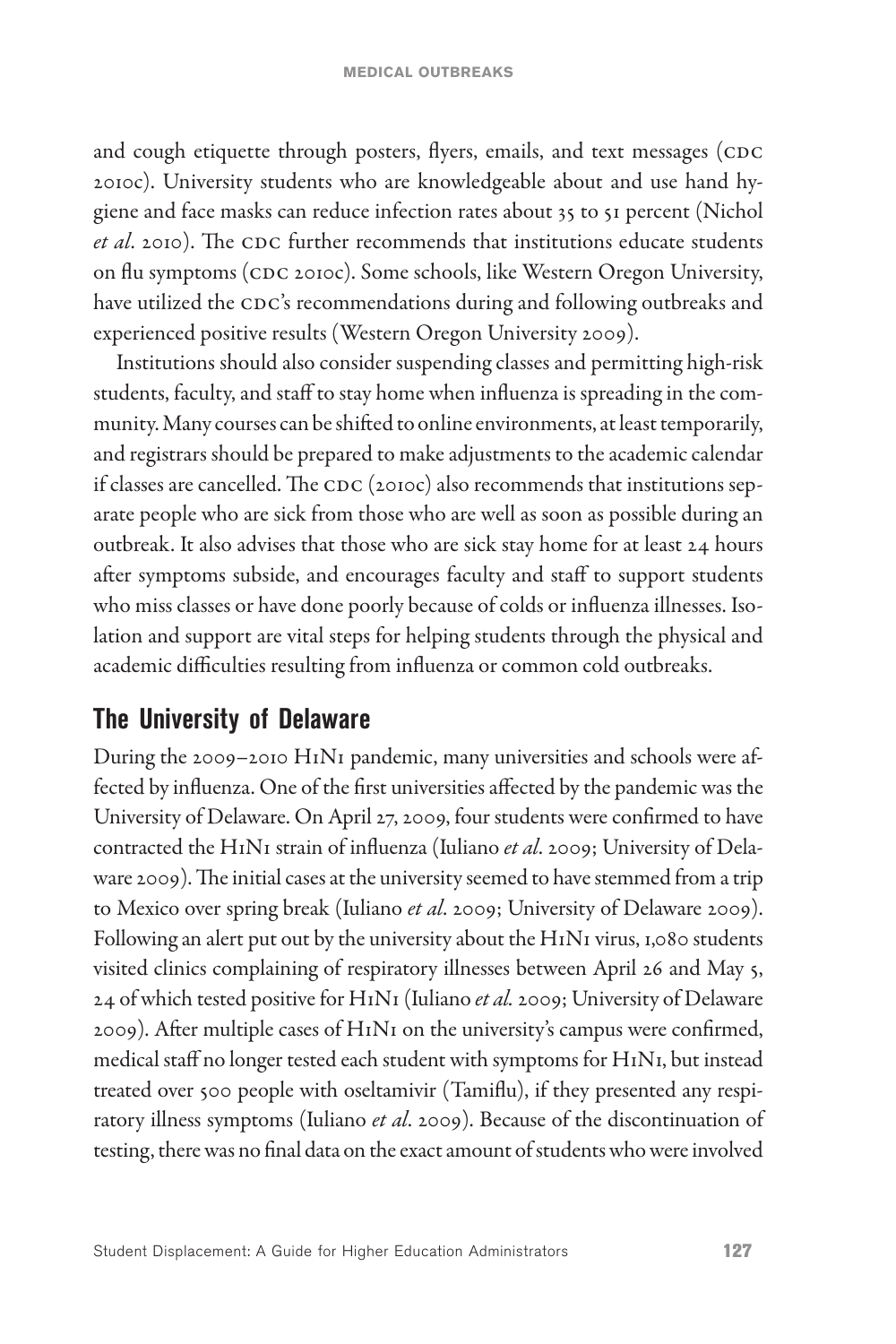in the outbreak. However, Iuliano and colleagues (2009) determined that during the period of April 2009 and May 2009, 1,545 students met the criteria for acute febrile respiratory illnesses; of those, 604 met the influenza-like illness criteria. Furthermore, 61 percent of students presenting with flu symptoms indicated that they had to miss work or school because of their illness.

Because of the vast amount of students presenting symptoms, the school opted not to provide medical waivers for students to miss classes without being penalized (University of Delaware 2009). Instead they followed CDC recommendations by instructing ill students to isolate themselves until 24 hours after their fever subsided, facilitating absences via other methods. Deputy Provost Havidán Rodriquez described this by stating: "We will continue to monitor this situation closely…and we are evaluating alternative methods we might be able to employ if classes are disrupted for an extended period of time (University of Delaware 2009)."

The university was prompt in notifying students of an outbreak on their campus, but chose not to provide details until confirming the nature of the illness. The first notice was sent out on April 28, a day following the first four cases were reported but not yet confirmed to be H1N1 (University of Delaware 2009). The university also cancelled many events at the time of this notice, including practices, trips, and organization meetings (University of Delaware 2009). Because the university provided limited information about the severity of H1N1, many students developed concern about contracting H1N1 (University of Delaware 2009; Iuliano 2009). Students swarmed the medical centers and clinics provided by the university campus because they did not know what symptoms to look for. In September, following the initial outbreak of cases, the university sent out a message to faculty urging them to be flexible with students infected with H1N1:

*In case of a major H1N1 outbreak at UD, regular communication with your students and your department/unit is essential. Also, being flexible with your students in terms of class participation and makeup of assignments and exams is critical, especially if students suspect that they might be ill with H1N1. Please make sure that you review, as soon as possible, these issues and potential alternatives with your students and provide information on the strategies that you will implement to deal with these issues.* (University of Delaware 2009)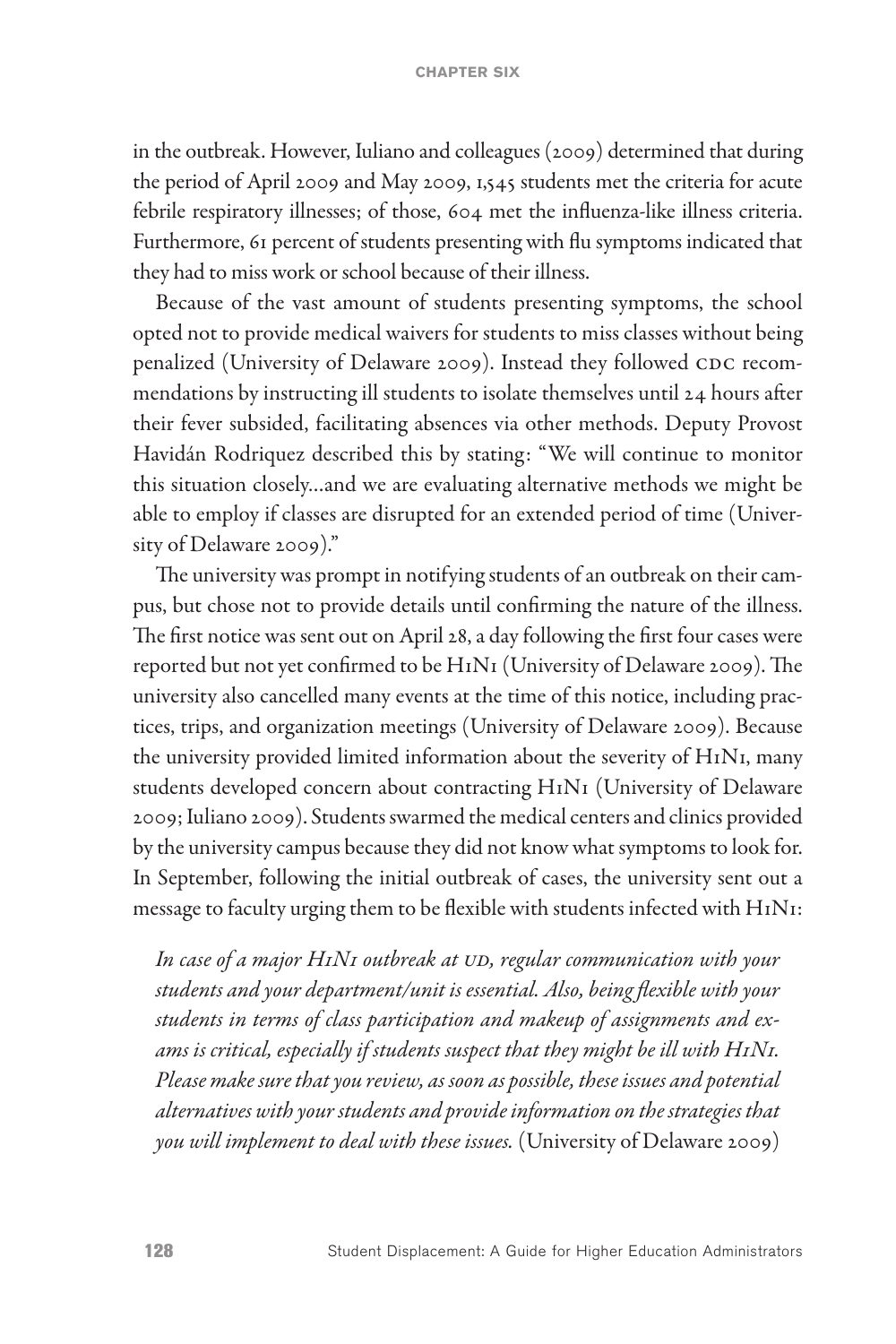These notes to faculty along with efforts by the university to plan online instruction or distance learning helped support the university community and allowed students options to make up missed classes.

At the time, H1N1 was relatively new to the public and, as a pandemic, was much more widespread than other strains of influenza. Higher education institutions can learn from the University of Delaware campus and other campuses that had to deal with H1N1 outbreaks. Iuliano and colleagues (2009) noted that the sheer influx of students to the health care facilities on the University of Delaware campus caused confusion and over-testing for the virus. They recommend that universities develop a response plan should an outbreak like H1N1 occur on their campuses, including expanding access to health care facilities and establishing quarantine zones. Furthermore, they recommend that administrators focus on providing detailed information about outbreaks to their campus community as quickly as possible, and take preventative measures should an outbreak of influenza occur on their campuses.

# Conclusion

The diseases and illnesses mentioned in this chapter are not alone in those that commonly infect college students. Other illnesses include infectious mononucleosis (mono), caused by the Epstein-Barr virus, and conjunctivitis (pink eye). Limited research has been done on mono, while conjunctivitis outbreaks on college campuses can be addressed quickly with antibiotics and pose limited interruption to a student's life (Turco *et al.* 2002; McKesson Health Solutions 2003). Sleep deprivation, anxiety, and stress are also common in college students and can lead to poor academic performance and even cause students to drop out of their university or college (ACHA 2014).

Administrators can learn from the experiences of other institutions that have dealt with medical outbreaks on their campus. Some campuses were more prepared for outbreaks than others. For example, Princeton University handled the outbreak of meningococcal meningitis very well. Atypical admittances to the campus health center were taken seriously and a communication plan for all community stakeholders was developed after only a few identified cases. The communication plan was segmented into a series of continuous updates and